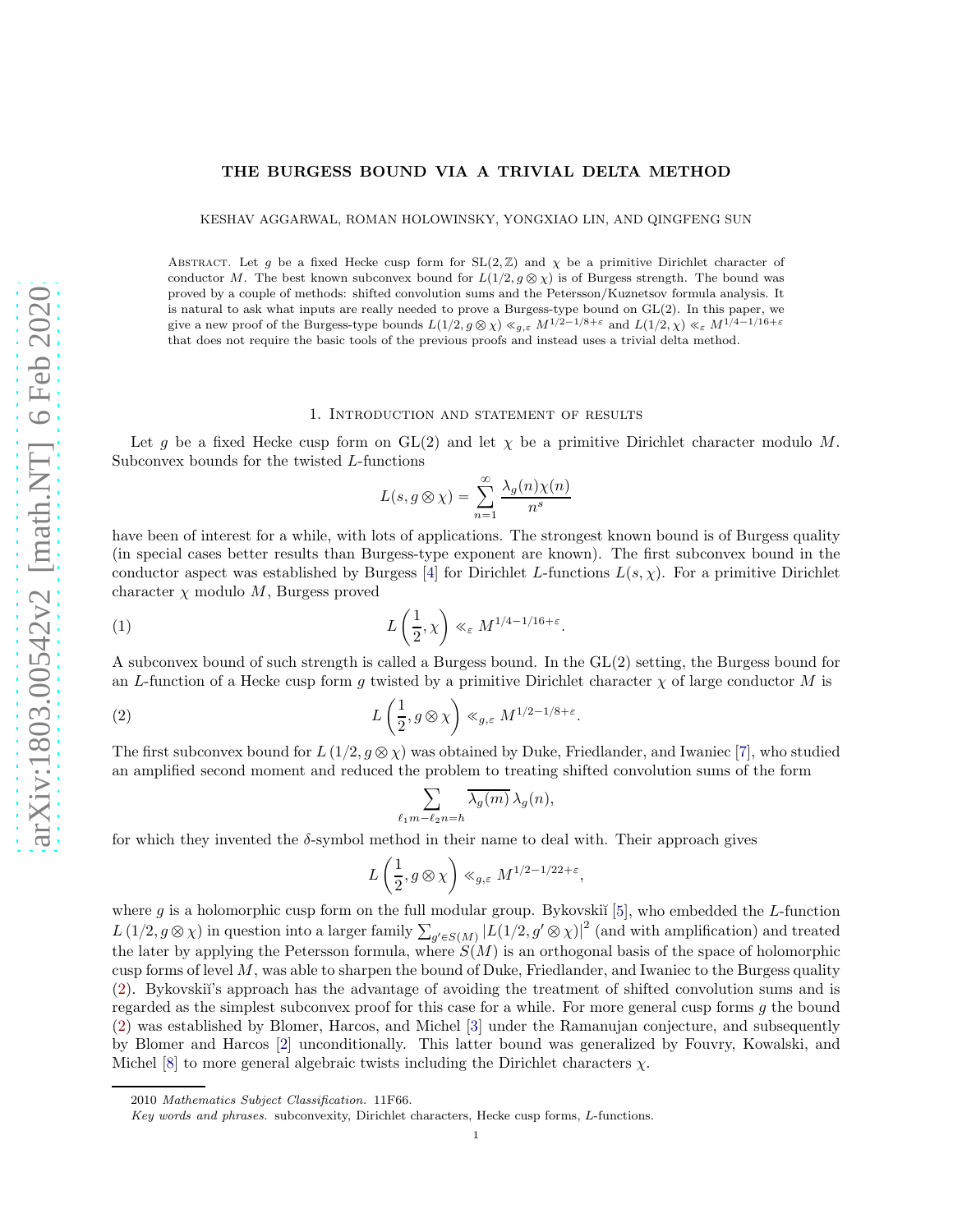It is then natural to ask: what inputs are really needed to prove a Burgess-type bound on  $GL(2)$ ? Is the shifted convolution sum treatment really needed? Is there anything special about the Petersson formula analysis? Or is subconvexity, even with the strongest known exponent, a soft feature? In asking these questions, we were able to find a proof that requires none of the tools required by the previous works. We came across this argument through a careful analysis of Munshi's  $GL(2)$   $\delta$ -symbol proof in [\[18\]](#page-15-6).

In a series of papers [\[16,](#page-15-7)[17\]](#page-15-8), Munshi introduced a novel  $GL(2)$  Petersson  $\delta$ -symbol method to prove level aspect subconvex bounds for  $GL(3)$  L-functions. In a recent paper [\[18\]](#page-15-6), he demonstrated that the  $GL(2)$ δ-symbol method can also be applied to the classical setting of Dirichlet L-functions as well as  $L(s, g \otimes \chi)$ and re-established the bounds [\(1\)](#page-0-1) and [\(2\)](#page-0-0) simultaneously.

While studying the works of Munshi, Holowinsky and Nelson [\[10\]](#page-15-9) discovered the following key identity hidden within Munshi's proof [\[17\]](#page-15-8),

$$
\chi(n) = \frac{M}{Rg_{\bar{\chi}}} \sum_{r=1}^{\infty} \chi(r) e\left(\frac{n\bar{r}}{M}\right) V\left(\frac{r}{R}\right) - \frac{1}{g_{\bar{\chi}}} \sum_{r \neq 0} S_{\chi}(r, n; M) \hat{V}\left(\frac{r}{M/R}\right).
$$

Here  $g_\chi$  is the Gauss sum,  $S_\chi(r, n; M)$  is the generalized Kloosterman sum,  $\hat{V}$  is the Fourier transform of the Schwartz function V which is supported on [1, 2] and is normalized such that  $\hat{V}(0) = 1$ , and  $R > 0$ is a parameter. This allowed them to produce a method which removed the use of the  $GL(2)$   $\delta$ -symbol and establish a stronger subconvex bound. Subsequently, Lin [\[12\]](#page-15-10) was able to generalize the identity in the application to the subconvexity problem in both the Dirichlet character twist and  $t$ -aspect case via the identity

$$
\chi(n)n^{-it}V_A\left(\frac{n}{N}\right) = O\left(t^{1/2-A}\right) + \left(\frac{2\pi}{Mt}\right)^{it}e\left(\frac{t}{2\pi}\right)\frac{M^2t^{3/2}}{Ng_{\bar{X}}}\sum_{r=1}^{\infty}\chi(r)e\left(\frac{n\bar{r}}{M}\right)r^{-it}e\left(-\frac{n}{Mr}\right)V\left(\frac{r}{N/Mt}\right) - \left(\frac{2\pi}{N}\right)^{it}e\left(\frac{t}{2\pi}\right)\frac{t^{1/2}}{g_{\bar{X}}}\sum_{r\neq 0}S_{\chi}(r,n;M)\int_{\mathbb{R}}V(x)x^{-it}e\left(-\frac{nt}{Nx}\right)e\left(-\frac{rNx}{M^2t}\right)dx.
$$

Here  $n \ge N$ ,  $A \ge 1$  is any integer,  $V_A(x)$  is a smooth compactly supported function with bounded derivatives. With this approach, Lin [\[12\]](#page-15-10) obtained the following bound

$$
L\left(\frac{1}{2} + it, \pi \otimes \chi\right) \ll_{\pi, \varepsilon} (M(|t|+1))^{3/4-1/36+\varepsilon},
$$

for  $\pi$  being a fixed Hecke–Maass cusp form for SL $(3, \mathbb{Z})$ .

In this paper, we demonstrate that one is again able to remove the  $GL(2)$   $\delta$ -symbol method and replace it in our subconvexity problem by the following trivial key identity,

$$
\delta(n=0) = \frac{1}{q} \sum_{c|q} \sum_{\substack{a \bmod c \\ (a,c)=1}} e\left(\frac{an}{c}\right), \quad \text{when} \quad q > |n|,
$$

where  $\delta(n = 0)$  denotes the Kronecker delta symbol. We shall establish the following bounds.

<span id="page-1-0"></span>**Theorem 1.1.** Let g be a fixed Hecke cusp form for  $SL(2, \mathbb{Z})$  and  $\chi$  be a primitive Dirichlet character modulo a prime M. For any  $\varepsilon > 0$ ,

$$
L\left(\frac{1}{2},g\otimes\chi\right)\ll_{g,\varepsilon} M^{1/2-1/8+\varepsilon}.
$$

<span id="page-1-1"></span>**Theorem 1.2.** Let  $\chi$  be a primitive Dirichlet character modulo a prime M. For any  $\varepsilon > 0$ ,

$$
L\left(\frac{1}{2},\chi\right)\ll_{\varepsilon} M^{1/4-1/16+\varepsilon}.
$$

Our approach is more direct. Neither the treatment of shifted convolution sums nor the use of the Petersson/Kuznetsov formula, is needed. We should point out that in Burgess' proof in [\[4\]](#page-15-0) he appealed to estimates from algebraic geometry, which follow from Weil's proof of the Riemann hypothesis for curves over finite fields. In our case, the algebraic geometry input that we use is the work [\[1\]](#page-15-11) of Adolphson and Sperber who proved their results in light of Deligne's general results. We also remark that better bounds were known for  $\chi$  quadratic: Conrey and Iwaniec [\[6\]](#page-15-12) proved that the Weyl-type bound  $L\left(\frac{1}{2},\chi\right) \ll_{\varepsilon} M^{1/6+\varepsilon}$  holds. This bound was recently extended to *any* character  $\chi$  by Petrow and Young [\[19,](#page-16-0) [20\]](#page-16-1).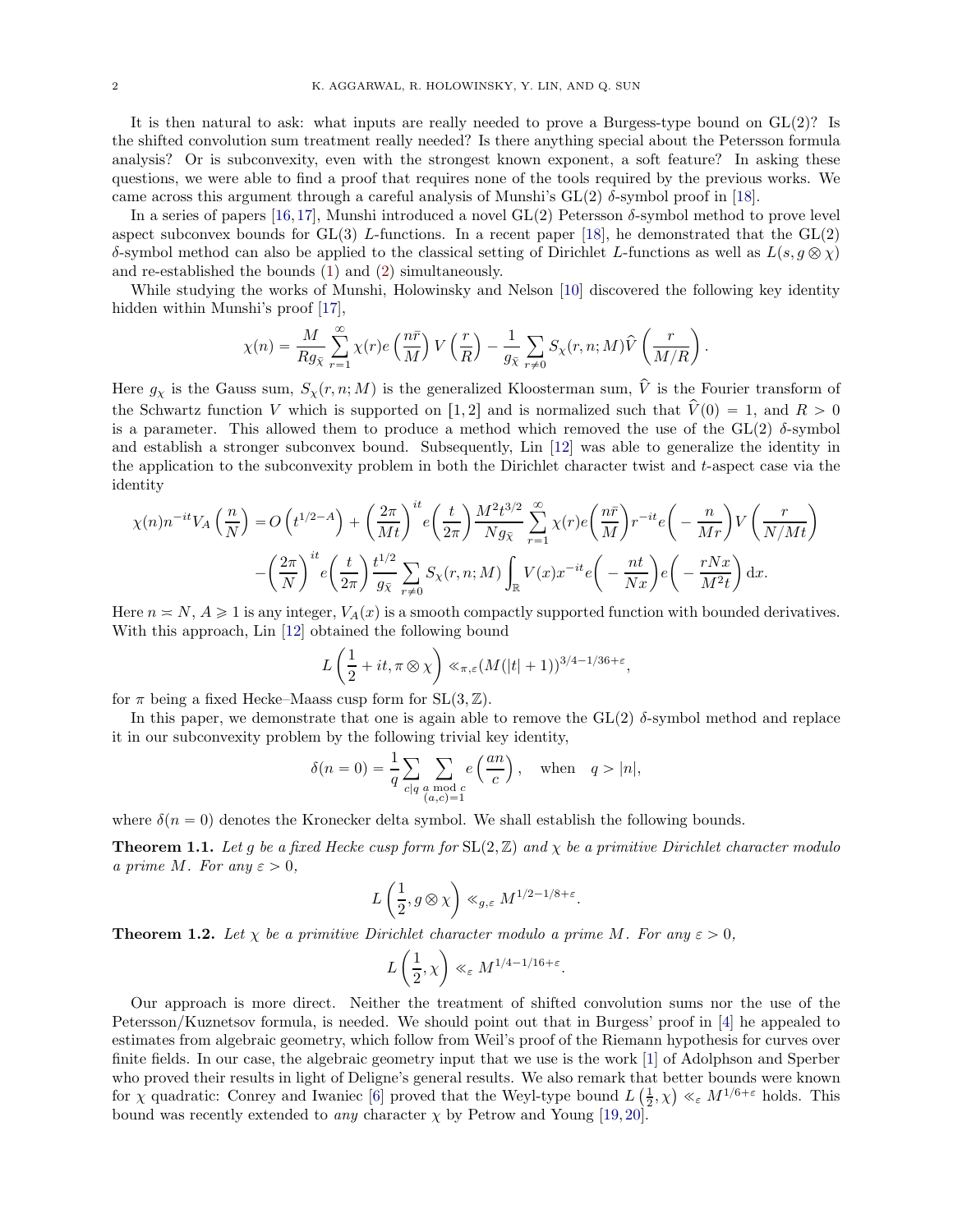### 2. Some Notations and Lemmas

For a smooth function  $V$  with bounded derivatives, we define its Fourier transform

<span id="page-2-2"></span>
$$
\widehat{V}(x) = \int_{\mathbb{R}} V(u)e(-xu) \mathrm{d}u.
$$

Repeated integration by parts shows

$$
(3)
$$

(3) 
$$
\hat{V}(x) \ll_A (1+|x|)^{-A},
$$

for any  $A \geq 0$ .

Next, we collect some lemmas that we will use for the proof.

Lemma 2.1 (Trivial delta method). One has

(4) 
$$
\delta(n \equiv m \mod q) = \frac{1}{q} \sum_{c|q} \sum_{a \mod c}^{\star} e\left(\frac{a(n-m)}{c}\right).
$$

where the star over the inner sum denotes the sum is over  $(a, c) = 1$ .

<span id="page-2-1"></span>**Lemma 2.2** (Voronoi summation formula, [\[11,](#page-15-13) Theorem A.4]). Let g be a Hecke cusp form of level 1 with Fourier coefficients  $\lambda_g(n)$ . Let  $c \in \mathbb{N}$  and  $a \in \mathbb{Z}$  be such that  $(a, c) = 1$  and let W be a smooth compactly supported function. For  $N > 0$ ,

<span id="page-2-0"></span>
$$
\sum_{n=1}^{\infty} \lambda_g(n) e\left(\frac{an}{c}\right) W\left(\frac{n}{N}\right) = \mathcal{I}(g;W,c,N) + \frac{N}{c} \sum_{\pm} \sum_{n=1}^{\infty} \lambda_g(n) e\left(\mp \frac{\overline{a}n}{c}\right) \widetilde{W}_g^{\pm}\left(\frac{nN}{c^2}\right),
$$

where

$$
\mathcal{I}(g;W,c,N) = \begin{cases} \frac{N}{c} \int_0^\infty (\log xN + 2\gamma - 2\log c)W(x) \mathrm{d}x & \text{if } \lambda_g \text{ is the divisor function } \tau, \\ 0 & \text{otherwise.} \end{cases}
$$

Here  $\gamma$  is the Euler's constant.  $\tilde{W}^{\pm}_{g}$  is an integral transform of W given by the following.

(1) If  $g$  is holomorphic of weight  $k$ , then

$$
\widetilde{W}_g^+(y) = \int_0^\infty W(x) 2\pi i^k J_{k-1}(4\pi \sqrt{yx}) \mathrm{d}x,
$$

and  $\tilde{W}_g^- = 0$ .

(2) If g is a Maass form with  $(\Delta + \lambda)g = 0$  and  $\lambda = 1/4 + r^2$ , and  $\varepsilon_g$  is an eigenvalue under the reflection operator,

$$
\widetilde{W}_g^+(y) = \int_0^\infty \frac{-\pi W(x)}{\sin \pi i r} (J_{2ir}(4\pi \sqrt{yx}) - J_{-2ir}(4\pi \sqrt{yx})) dx,
$$

and

$$
\widetilde{W}_g^-(y) = \int_0^\infty 4\varepsilon_g \cosh(\pi r) W(x) K_{2ir} (4\pi \sqrt{yx}) dx.
$$

If  $r = 0$ ,

$$
\widetilde{W}_g^+(y) = \int_0^\infty -2\pi W(x)Y_0(4\pi\sqrt{yx})dx \quad and \quad \widetilde{W}_g^-(y) = \int_0^\infty 4\varepsilon_g W(x)K_0(4\pi\sqrt{yx})dx.
$$

(3) When  $\lambda_g(n) = \tau(n)$  is the divisor function,

$$
\widetilde{W}_g^+(y) = \int_0^\infty -2\pi Y_0(4\pi\sqrt{xy})dx \quad \text{and} \quad \widetilde{W}_g^-(y) = \int_0^\infty 4K_0(4\pi\sqrt{yx})dx.
$$

In each case, we have

(5) 
$$
\widetilde{W}_g^{\pm}(x) \ll_A (1+|x|)^{-A},
$$

for any  $A \geq 0$ .

Very often we will use the following bound when g is a Maass form with Fourier coefficients  $\lambda_q(n)$ .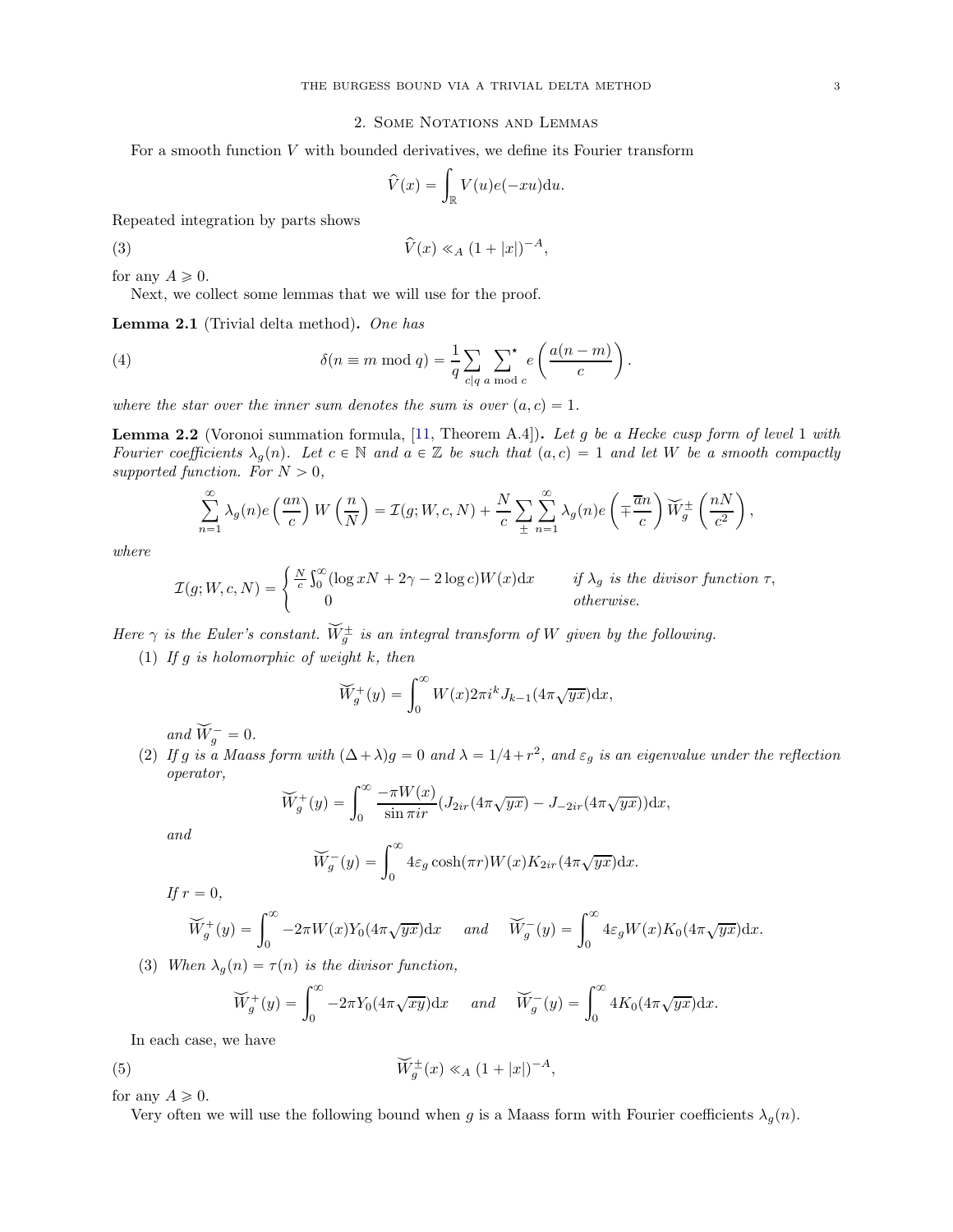<span id="page-3-1"></span>Lemma 2.3 (Ramanujan bound on average). Let W be a smooth function with compact support contained in  $\mathbb{R}_{>0}$ , satisfying  $W^{(j)}(x) \ll_j 1$ . Then

(6) 
$$
\sum_{n=1}^{\infty} |\lambda_g(n)| W\left(\frac{n}{X}\right) \ll_g X.
$$

This follows from the Cauchy–Schwarz inequality and the Rankin–Selberg estimate  $\sum_{n\leq X} |\lambda_g(n)|^2 \ll_g X$ (see [\[15\]](#page-15-14)).

### <span id="page-3-0"></span>3. Sketch of the proof

Since there are quite a few auxiliary parameters involved in our proof, some are essential while others are not, in this section we provide a quick sketch to guide the reader through the essential part of our argument. For  $\chi$  mod  $M$ , we start with the following sum

$$
S(N) := \sum_{n \sim N} \lambda_g(n) \chi(n),
$$

where the sum is interpreted with a smooth function which controls the support being attached. Through out this section we will not display the smooth test functions in each transformations. We will focus on the generic term, ignoring various error terms whose contributions are not essential. Our goal is to beat the convexity bound  $O(N)$  of  $S(N)$ .

We let  $P, L \gg 1$  be two parameters such that  $PM \gg NL$ . By using the Hecke relation  $\lambda_g(n\ell) \approx \lambda_g(n)\lambda_g(\ell)$ and the approximation

$$
\delta(n,r\ell) \approx \frac{1}{pM} \sum_{\alpha(pM)}^{\star} e\left(\frac{\alpha(n-r\ell)}{pM}\right),\,
$$

we can write

$$
S(N) = \frac{1}{L} \sum_{\ell \sim L} \overline{\lambda_g(\ell)} \sum_{n \sim N\ell} \lambda_g(n) \sum_{r \sim N} \chi(r) \delta(n, r\ell)
$$
  
\n
$$
\approx \frac{1}{L} \sum_{\ell \sim L} \overline{\lambda_g(\ell)} \sum_{n \sim NL} \lambda_g(n) \sum_{r \sim N} \chi(r) \frac{1}{P} \sum_{p \sim P} \frac{1}{p M} \sum_{\alpha(pM)} \epsilon \left( \frac{\alpha(n - r\ell)}{pM} \right)
$$
  
\n
$$
\approx \frac{1}{P^2 ML} \sum_{p \sim P} \sum_{\ell \sim L} \overline{\lambda_g(\ell)} \sum_{\alpha(pM)} \sum_{n \sim NL} \lambda_g(n) e \left( \frac{\alpha n}{pM} \right) \sum_{r \sim N} \chi(r) e \left( \frac{-\alpha r\ell}{pM} \right).
$$

Here  $p \sim P$  and  $\ell \sim L$  denote primes in the dyadic intervals  $[P, 2P]$  and  $[L, 2L]$ .

We then dualize the  $n$  and  $r$  sums using Voronoi summation and Poisson summation, respectively, getting

$$
\sum_{n\sim NL}\lambda_g(n)e\left(\frac{\alpha n}{pM}\right)\leftrightarrow \frac{NL}{pM}\sum_{n\sim \frac{P^2M^2}{NL}}\overline{\lambda_g(n)}e\left(\frac{-\bar{\alpha}n}{pM}\right)
$$

and

$$
\begin{split} \sum_{r \sim N} \chi(r) e\left(\frac{-\alpha r \ell}{pM}\right) \leftrightarrow & \frac{N}{pM} \sum_{r < \frac{PM}{N}} \sum_{\beta(pM)} \chi(\beta) e\left(\frac{-\alpha \beta \ell}{pM}\right) e\left(\frac{\beta r}{pM}\right) \\ = & \frac{N}{pM} \sum_{r < \frac{PM}{N}} g_{\chi} \chi(p) \bar{\chi}(r - \alpha \ell) \cdot p \delta_{r \equiv \alpha \ell \bmod p}. \end{split}
$$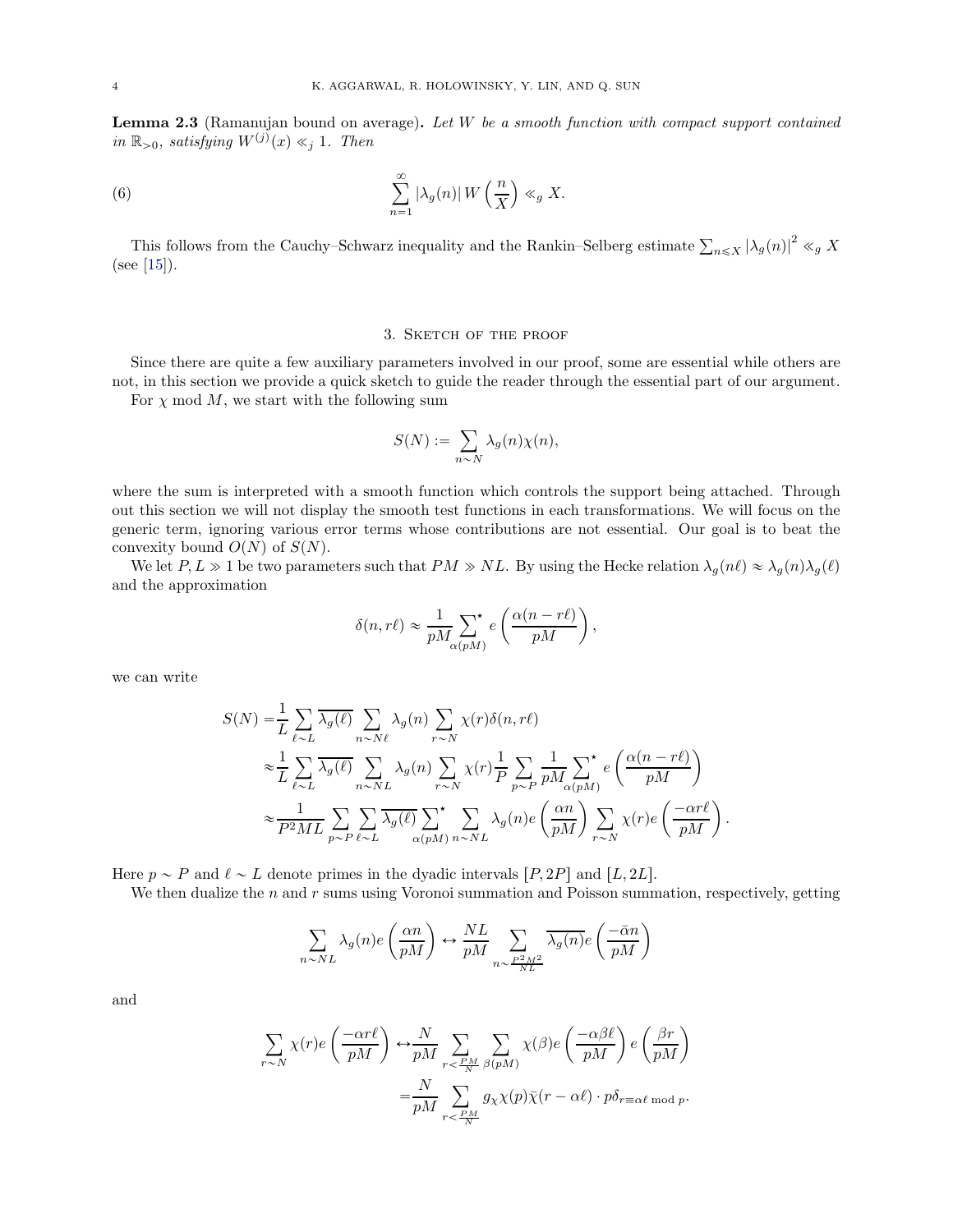By splitting 
$$
\sum_{\alpha(pM)}^{\star}
$$
 into  $\sum_{\alpha(M)}^{\star}$  and  $\sum_{\alpha(p)}^{\star}$  and putting things together, we get  
\n
$$
S(N) = \frac{1}{P^2ML} \sum_{p \sim P} \sum_{\ell \sim L} \frac{1}{\lambda_g(\ell)} \frac{NL}{pM} \sum_{n \sim \frac{P^2M^2}{NL}} \frac{1}{\lambda_g(n)}
$$
\n
$$
\cdot \frac{N}{pM} \sum_{r < \frac{PM}{N}} \left( \sum_{\alpha(M)}^{\star} e\left(\frac{-\bar{\alpha}n\bar{p}}{M}\right) g_{\chi}\chi(p)\bar{\chi}(r-\alpha\ell) \right) \cdot \sum_{\alpha(p)}^{\star} \left( e\left(\frac{-\bar{\alpha}n\bar{M}}{p}\right) p\delta_{r \equiv \alpha\ell \mod p} \right)
$$
\n
$$
\approx \frac{N^2}{P^3M^{5/2}} \sum_{n \sim \frac{P^2M^2}{NL}} \overline{\lambda_g(n)} \sum_{p \sim P} \chi(p) \sum_{\ell \sim L} \overline{\lambda_g(\ell)} \sum_{r < \frac{PM}{N}} e\left(\frac{-\bar{r}n\ell\bar{M}}{p}\right) \sum_{\alpha(M)}^{\star} e\left(\frac{-\bar{\alpha}n\ell\bar{p}}{M}\right) \bar{\chi}(r-\alpha).
$$

We then use Cauchy–Schwarz to remove the GL(2) coefficients  $\overline{\lambda_g(n)}$  and get

$$
S(N) \ll \frac{N^2}{P^3 M^{5/2}} \left( \sum_{n \sim \frac{P^2 M^2}{NL}} |\overline{\lambda_g(n)}|^2 \right)^{1/2} \left( \sum_{n \sim \frac{P^2 M^2}{NL}} |\sum_{p \sim P} \chi(p)| \sum_{\ell \sim L} \overline{\lambda_g(\ell)} \sum_{r \sim \frac{P M}{N}} e\left(\frac{-\bar{r} n \ell \bar{M}}{p}\right) \sum_{\alpha(M)} \left(e\left(\frac{-\bar{\alpha} n \ell \bar{p}}{M}\right) \bar{\chi}(r-\alpha)\right)^2 \right)^{1/2}.
$$

<span id="page-4-0"></span>**Remark 3.1.** The contribution from the "diagonal term"  $(p_1, \ell_1, r_1, \alpha_1) = (p_2, \ell_2, r_2, \alpha_2)$  is given by

$$
S_{diag} \ll \frac{N^2}{P^3 M^{5/2}} \frac{P^2 M^2}{NL} \left( PL \frac{PM}{N} M \right)^{1/2} \ll \frac{N^{1/2} M^{1/2}}{L^{1/2}},
$$

which improves over the trivial bound  $O(M)$  as long as L has some size.

Opening the absolute valued square and switching the order of summations, we get

$$
S(N) \ll \frac{N^{3/2}}{P^2 M^{3/2} L^{1/2}} \bigg( \sum_{p_1, p_2} \chi(p_1) \bar{\chi}(p_2) \sum_{\ell_1, \ell_2} \overline{\lambda_g(\ell_1)} \lambda_g(\ell_2) \sum_{r_1 < \frac{PM}{N}} \sum_{r_2 < \frac{PM}{N} \alpha_1(M) \alpha_2(M)} \sum_{r_1 \leq N \alpha_2(M)} \chi(r_1 - \alpha_1) \chi(r_2 - \alpha_2) \bigg) \bigg( \frac{-\overline{r_1} n \ell_1 \overline{M}}{p_1} + \frac{\overline{r_2} n \ell_2 \overline{M}}{p_2} \bigg) e \bigg( \frac{-\overline{\alpha_1} n \ell_1 \overline{p_1}}{M} + \frac{\overline{\alpha_2} n \ell_2 \overline{p_2}}{M} \bigg) \bigg)^{1/2}.
$$

The n-sum in the second line above, by applying Poisson summation, is

$$
\sum_{n \sim \frac{P^2 M^2}{NL}} (\cdots) \leftrightarrow \frac{P^2 M^2}{NL} \frac{1}{p_1 p_2 M} \sum_{n \ll \frac{p_1 p_2 M}{P^2 M^2 / NL}} \sum_{\beta(p_1 p_2)} e\left(\frac{\beta(-\overline{r_1} \ell_1 p_2 + \overline{r_2} \ell_2 p_1 + n) \overline{M}}{p_1 p_2}\right)
$$
\n
$$
\sum_{\gamma(M)} e\left(\frac{\gamma(-\overline{\alpha_1} \ell_1 \overline{p_1} + \overline{\alpha_2} \ell_2 \overline{p_2} + n \overline{p_1 p_2})}{M}\right)
$$
\n
$$
= \frac{P^2 M^2}{NL} \sum_{n \ll \frac{NL}{M}} \delta_{-\overline{r_1} \ell_1 p_2 + \overline{r_2} \ell_2 p_1 + n \equiv 0 \mod p_1 p_2} \cdot \delta_{\alpha_2 \equiv \ell_2 p_1 \overline{\alpha_1} \ell_1 p_2 - n \mod M}.
$$

Plugging this back to the previous estimate, we obtain

<span id="page-4-1"></span>
$$
(7)
$$
\n
$$
S(N) \ll \frac{N}{PM^{1/2}L} \Big| \sum_{p_1, p_2} \chi(p_1) \bar{\chi}(p_2) \sum_{\ell_1, \ell_2} \overline{\lambda_g(\ell_1)} \lambda_g(\ell_2) \sum_{r_1, r_2 < \frac{PM}{N}} \sum_{n \ll \frac{NL}{M}} \delta_{-\overline{r_1} \ell_1 p_2 + \overline{r_2} \ell_2 p_1 + n \equiv 0 \mod p_1 p_2}
$$
\n
$$
\cdot \sum_{\alpha(M)} \chi(r_1 - \alpha) \chi(r_2 - \ell_2 p_1 \overline{\alpha} \ell_1 p_2 - n) \Big|^{1/2}.
$$

The contribution from the zero-frequency  $n = 0$  will essentially correspond to the diagonal contribution

$$
S_{\rm diag} \ll \frac{N^{1/2} M^{1/2}}{L^{1/2}}
$$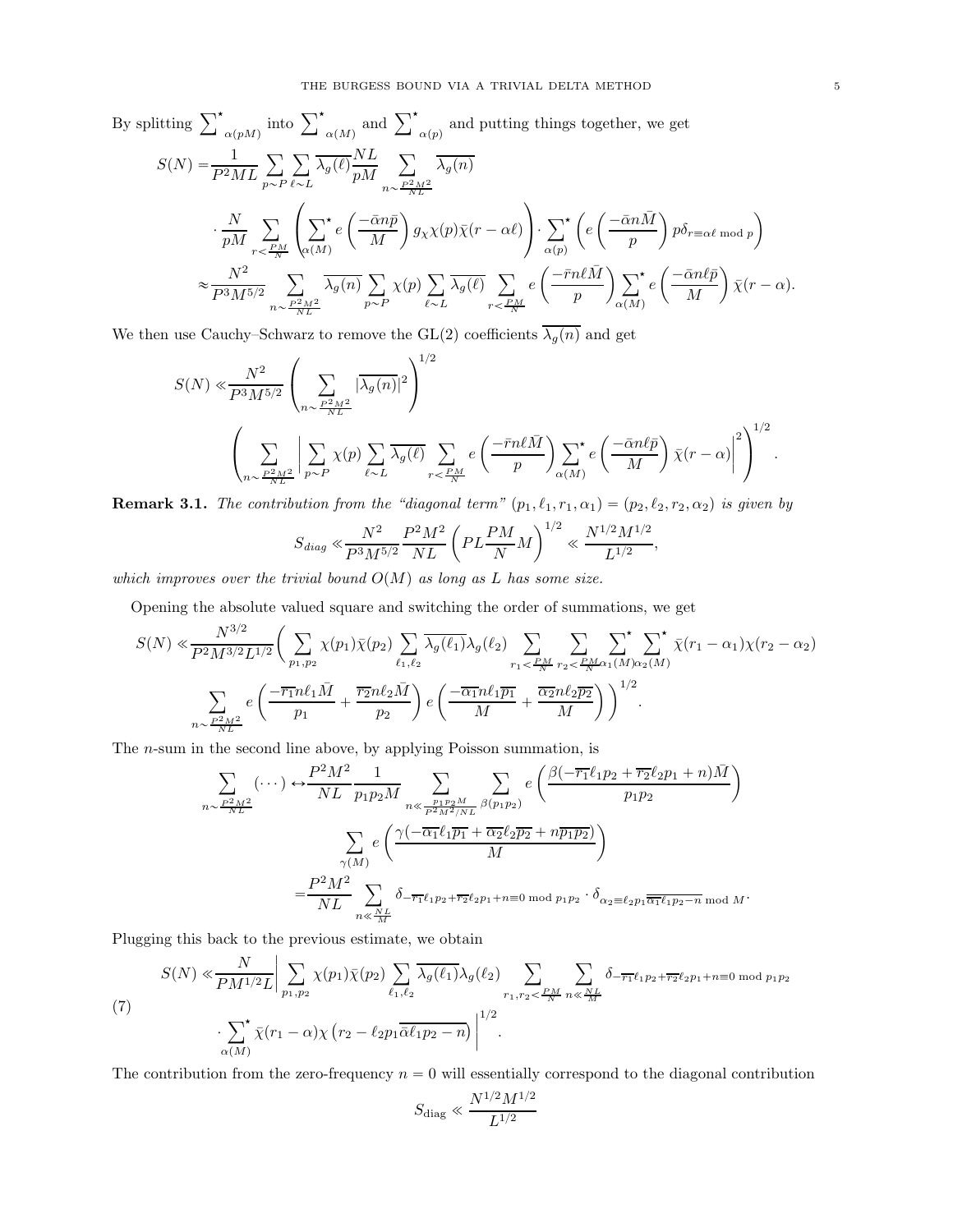in Remark [3.1.](#page-4-0)

For  $n \neq 0$ , assuming the parameters  $(p_1, \ell_1, r_1, p_2, \ell_2, r_2)$  are in the generic position, then by appealing to Weil's theory, one has

(8) 
$$
\frac{1}{M^{1/2} \sum_{\alpha(M)} \chi(r_1 - \alpha) \chi(r_2 - \ell_2 p_1 \overline{\alpha} \ell_1 p_2 - n}) \ll 1.
$$

Hence the contribution  $S_{\text{off}}$  from the non-zero frequencies  $n \neq 0$  is given by

<span id="page-5-0"></span>
$$
S_{\text{off}} \ll \frac{N}{PM^{1/2}L} \bigg( P^2 L^2 \frac{PM}{N} \frac{PM}{N} \frac{NL}{M} M^{1/2} \frac{1}{P^2} \bigg)^{1/2} \ll N^{1/2} M^{1/4} L^{1/2}.
$$

In conclusion, we obtain

$$
S(N) \ll S_{\text{diag}} + S_{\text{off}} \ll \frac{N^{1/2} M^{1/2}}{L^{1/2}} + N^{1/2} M^{1/4} L^{1/2}.
$$

By choosing  $L = M^{1/4}$  and  $P > \frac{N}{M^{3/4}}$  we obtain

 $S(N) \ll N^{1/2} M^{3/8},$ 

which will imply the Burgess bound as stated in Theorem [1.1.](#page-1-0)

**Remark 3.2.** One can interpret the left hand side of  $(8)$  as a Frobenius trace function  $K(n)$  (depending on  $(p_1, \ell_1, r_1, p_2, \ell_2, r_2)$  modulo M. In order to improve the Burgess bound, one might think to improve the bound [\(8\)](#page-5-0) "on average", by taking advantage of the extra summation over n in [\(7\)](#page-4-1). But this is difficult since the length of the summation is below the  $Polyi<sup>2</sup>-Vinoqradov$  range.

<span id="page-5-1"></span>4. The set-up

For any  $N \geq 1$ , define the following sum

(9) 
$$
S(N) = \sum_{n=1}^{\infty} \lambda_g(n) \chi(n) W\left(\frac{n}{N}\right),
$$

where W is a smooth bump function supported on [1, 2] with  $W^{(j)}(x) \ll_j 1$ . Estimating the sum trivially with [\(6\)](#page-3-0) gives the bound  $S(N) \ll_{\varepsilon} N^{1+\varepsilon}$ . Using an approximate functional equation of  $L(s, g \otimes \chi)$ , one can derive the following.

**Lemma 4.1.** For any  $0 < \delta < 1$ , we have

$$
L\left(\frac{1}{2}, g\otimes \chi\right)\ll M^{\varepsilon}\sup_{N}\frac{|S(N)|}{\sqrt{N}}+M^{1/2-\delta/2+\varepsilon},
$$

where the supremum is taken over N in the range  $M^{1-\delta} < N < M^{1+\varepsilon}$ .

From the above lemma, it suffices to improve the bound  $S(N) \ll_{\varepsilon} N^{1+\varepsilon}$  in the range  $M^{1-\delta} < N < M^{1+\varepsilon}$ , where  $\delta > 0$  is a constant to be chosen later.

Let  $\mathcal L$  be the set of primes  $\ell$  in the dyadic interval  $[L, 2L]$ , where  $L < M^{1-\varepsilon}$  is a parameter to be determined later. Denote  $L^* = \sum_{\ell \in \mathcal{L}} |\lambda_g(\ell)|^2$ . Then  $L^* \approx \frac{L}{\log L}$ , as the following argument shows. For  $\varepsilon > 0$ ,

$$
\sum_{\ell \in \mathcal{L}} |\lambda_g(\ell)|^2 \asymp \frac{1}{\log L} \sum_{\ell \in \mathcal{L}} (\log \ell) |\lambda_g(\ell)|^2 = \frac{1}{\log L} \sum_{n=L}^{2L} \Lambda(n) |\lambda_g(n)|^2 + O\left(L^{1-\varepsilon}\right),
$$

where  $\Lambda(n)$  is the Von Mangoldt function. By the prime number theorem for automorphic representations (see [\[14,](#page-15-15) Corollary 1.2]), we have  $\sum_{L \leq n \leq 2L} \Lambda(n) |\lambda_g(n)|^2 \sim L$ . Thus

$$
L^* = \sum_{\ell \in \mathcal{L}} |\lambda_g(\ell)|^2 \approx \frac{L}{\log L}.
$$

Similarly, we let P be a parameter and P be the set of primes p in the dyadic interval  $[P, 2P]$ . Denote  $P^* = \sum_{p \in \mathcal{P}} 1 \approx \frac{P}{\log P}$ . We will choose P and L so that  $\mathcal{P} \cap \mathcal{L} = \emptyset$ .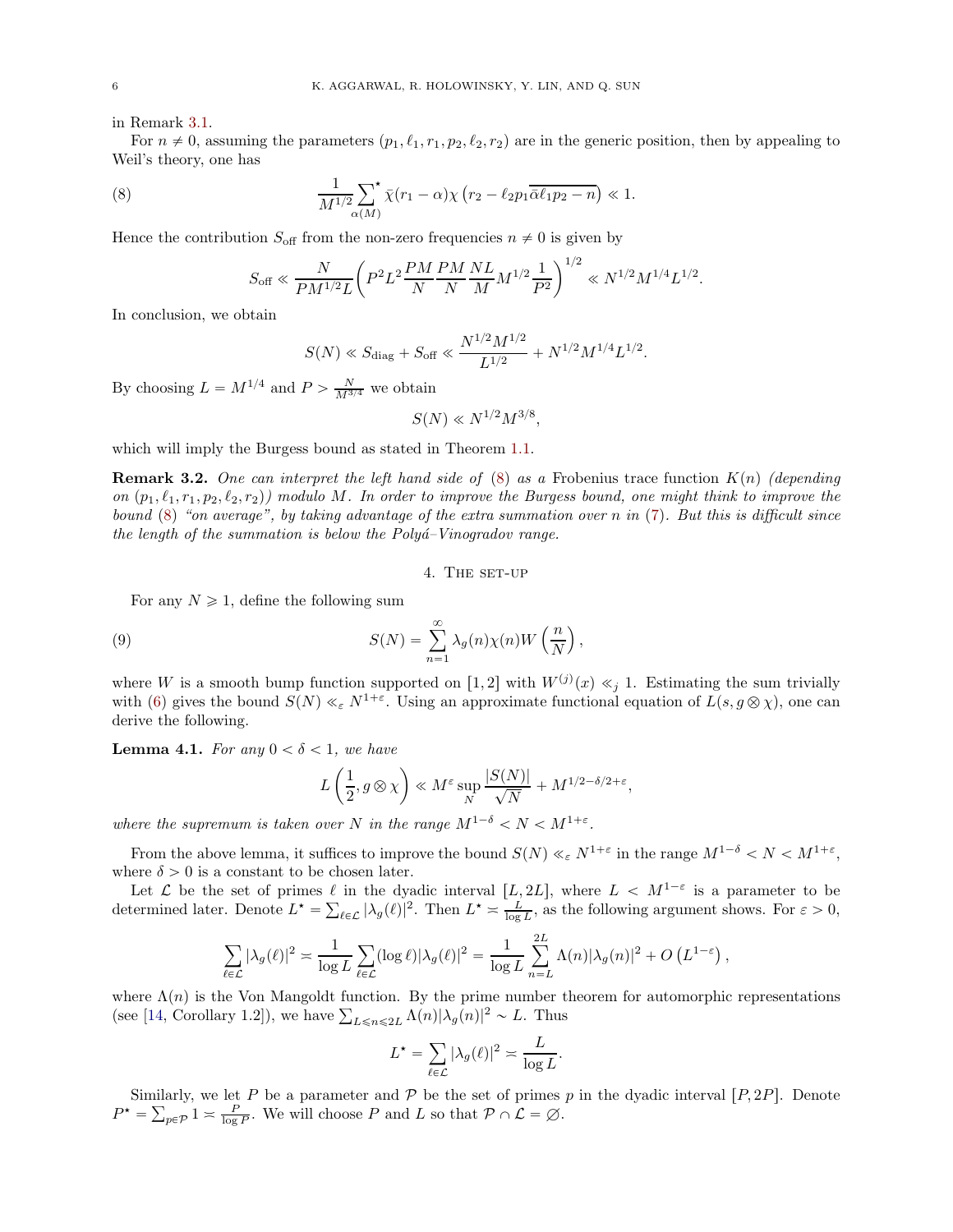Let  $p \in \mathcal{P}$ ,  $n \approx NL$  and  $r \approx N$ . For  $\varepsilon > 0$  and  $PM \gg (NL)^{1+\varepsilon}$ , the condition  $n = r\ell$  is equivalent to the congruence  $n \equiv r\ell \mod pM$ . Since  $N < M^{1+\varepsilon}$ , we assume that,

$$
(10) \t\t P \gg L^{1+\varepsilon}.
$$

Therefore, under the assumption

<span id="page-6-3"></span><span id="page-6-2"></span>
$$
PM \gg (NL)^{1+\varepsilon},
$$

by using the detection [\(4\)](#page-2-0) with  $q = pM$ , the main sum of interest  $S(N)$  defined in [\(9\)](#page-5-1) can be expressed as

<span id="page-6-0"></span>(11)  
\n
$$
S(N) = \frac{1}{L^{\star}} \sum_{\ell \in \mathcal{L}} \overline{\lambda_g(\ell)} \sum_{n=1}^{\infty} \lambda_g(n) W\left(\frac{n}{N\ell}\right) \sum_{r=1}^{\infty} \chi(r) V\left(\frac{r}{N}\right) \delta(n=r\ell) \left(\frac{n}{r\ell}\right)^{iv} + O\left(\frac{N^{1+\varepsilon}}{L}\right)
$$
\n
$$
= \frac{1}{L^{\star}P^{\star}} \sum_{\ell \in \mathcal{L}} \overline{\lambda_g(\ell)} \sum_{p \in \mathcal{P}} \frac{1}{pM} \sum_{c|pM} \sum_{\alpha \bmod c} \sum_{n=1}^{\infty} \lambda_g(n) e\left(\frac{\alpha n}{c}\right) \left(\frac{n}{N\ell}\right)^{iv} W\left(\frac{n}{N\ell}\right)
$$
\n
$$
\times \sum_{r=1}^{\infty} \chi(r) e\left(\frac{-\alpha r\ell}{c}\right) \left(\frac{r}{N}\right)^{-iv} V\left(\frac{r}{N}\right) + O\left(\frac{N^{1+\varepsilon}}{L}\right).
$$

Here V is a smooth function supported on [1/2, 3], constantly 1 on [1, 2] and satisfies  $V^{(j)}(x) \ll_j 1$ , and  $\overline{\lambda_g(\ell)}$  denotes  $\tau(\ell)^{-1}$  when  $\lambda_g$  is the divisor function  $\tau$ , and

$$
(12) \t\t v := M^{\varepsilon}.
$$

The error term  $O(N^{1+\varepsilon}L^{-1})$  arises from the Hecke relation  $\lambda_g(r\ell) = \lambda_g(r)\lambda_g(\ell) - \delta_{\ell|r}\lambda_g(1)\lambda_g(r/\ell)$ .

**Remark 4.2.** (1) The point of introducing the extra  $(n/r\ell)^{iv}$  factor with  $v = M^{\varepsilon}$  is to insure that, after applying Voronoi and Poisson summations, in [\(15\)](#page-7-0) the dual n and r summations are essentially supported on dyadic intervals, which would help simplify the subsequent counting arguments.

(2) The extra sum over  $\ell$  is reminiscent of the amplification technique in [\[7\]](#page-15-1) (see also [\[10](#page-15-9)[,12,](#page-15-10)[18\]](#page-15-6)). Without introducing it we will be at the threshold to beat the convexity bound (cf. Remark  $3.1$ ).

Our strategy then is to apply dual summation formulas to the  $n$  and  $r$ -sums, followed by applications of Cauchy–Schwarz inequality and Poisson summation to the n-sum. A careful analysis of the resulting congruence conditions together with Deligne's theory of exponential sums yields the final bounds.

## 5. Application of dual summation formulas

We start with an application of the Voronoi summation formula (Lemma [2.2\)](#page-2-1) to the *n*-sum in equation [\(11\)](#page-6-0). Then,

<span id="page-6-1"></span>(13)  

$$
S(N) = \mathcal{I}_{g=\tau} + \frac{N}{L^{\star}P^{\star}} \sum_{\pm} \sum_{\ell \in \mathcal{L}} \overline{\lambda_g(\ell)} \ell \sum_{p \in \mathcal{P}} \frac{1}{pM} \sum_{c|pM} \frac{1}{c} \sum_{n=1}^{\infty} \lambda_g(n) \widetilde{W}_{v,g}^{\pm} \left(\frac{n}{c^2/N\ell}\right)
$$

$$
\times \sum_{r=1}^{\infty} \chi(r) S(r\ell, \pm n; c) \left(\frac{r}{N}\right)^{-iv} V\left(\frac{r}{N}\right) + O\left(\frac{N^{1+\epsilon}}{L}\right)
$$

where  $\mathcal{I}_{g=\tau}$  vanishes if g is a cusp form, otherwise it is given by

$$
\mathcal{I}_{g=\tau} = \frac{N}{L^{\star}P^{\star}} \sum_{\ell \in \mathcal{L}} \overline{\lambda_g(\ell)} \ell \sum_{p \in \mathcal{P}} \frac{1}{pM} \sum_{c|pM} \frac{1}{c} \sum_{\alpha \bmod c} \sum_{r=1}^{\infty} \chi(r) e\left(\frac{-\alpha r\ell}{c}\right) \left(\frac{r}{N}\right)^{-iv} V\left(\frac{r}{N}\right)
$$

$$
\times \int_0^{\infty} \left(\log x + 2\gamma + \log N\ell - 2\log c\right) W_v(x) dx.
$$

Here  $\tilde{W}_{v,g}^{\pm}$  denotes the Hankel transform of the function  $W_v(y) := y^{iv}W(y)$ , defined in Lemma [2.2.](#page-2-1) By performing a stationary phase argument, the function  $\widetilde{W}^{\pm}_{v,g}(x)$  is negligibly small, unless  $x \approx v^2 = M^{2\varepsilon}$  (for a proof see [\[13,](#page-15-16) Lemma 3.3]). Hence the *n*-variable in [\(13\)](#page-6-1) is supported on  $n \geq \frac{c^2 v^2}{N\ell}$ .

Next, we apply Poisson summation to the r-sums in [\(13\)](#page-6-1). We introduce a few notations. For  $a, b \in \mathbb{Z}$ , we let [a, b] be the lcm of a and b; let  $(a, b)$  be the gcd of a and b, and let  $a_b = a/(a, b)$ . We note that if a is squarefree, then  $(b, a_b) = 1$ .

,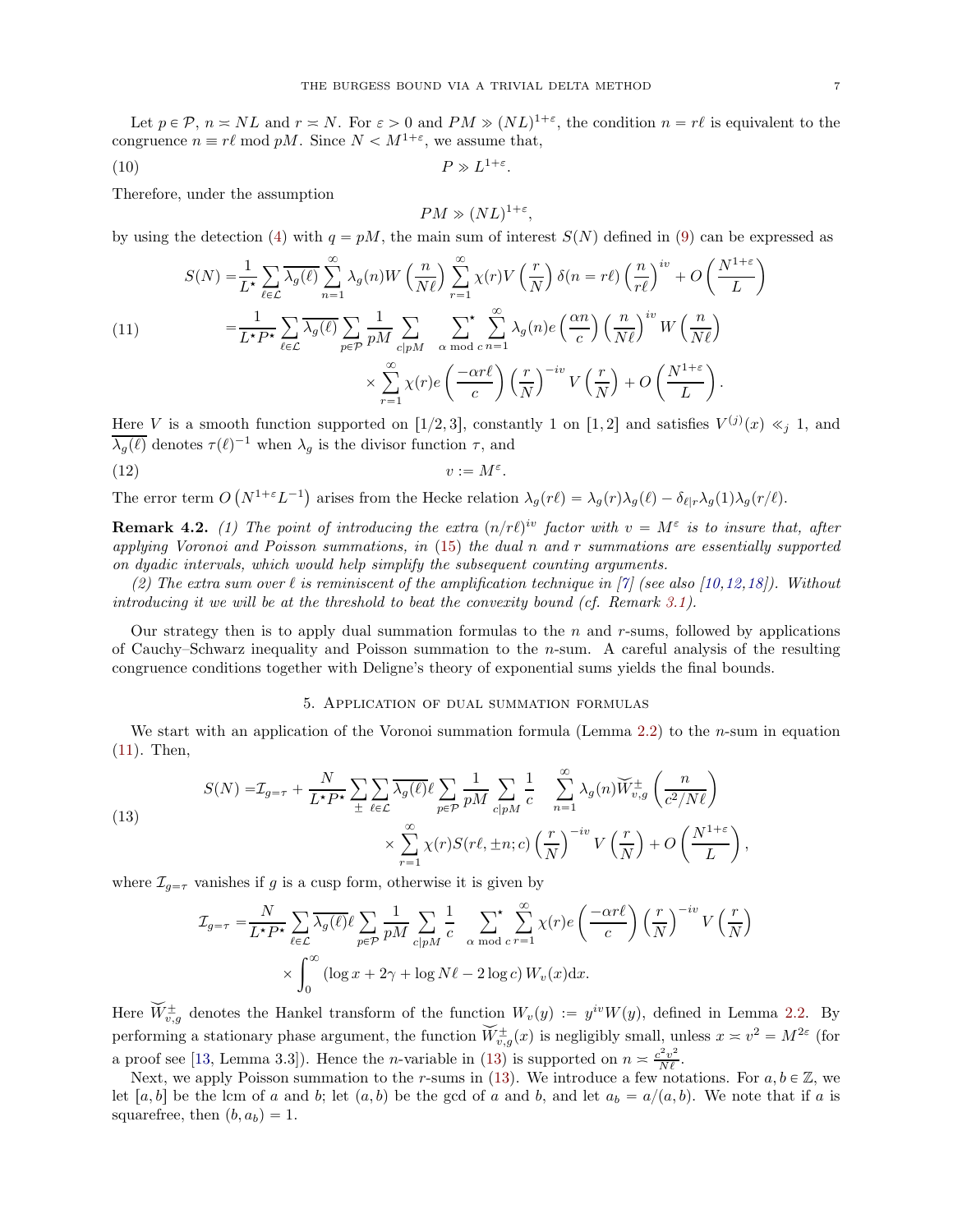Writing  $S(r\ell, \pm n; c) = \sum_{\alpha \bmod c}^{\star} e\left(\frac{\pm \overline{\alpha}n - \alpha r\ell}{c}\right)$ , the r-sums in [\(13\)](#page-6-1) are given by  $\overline{\mathbf{v}}$  $\sum_{r\geqslant 1} \chi(r)e$  $\int \frac{-\alpha r \ell}{\alpha}$ c  $\bigwedge r$ N  $\int^{-iv} V\left(\frac{r}{\lambda}\right)$ N  $\overline{)}$  .

Breaking the sum modulo  $[c, M]$  and applying the Poisson summation formula, the r-sum becomes

(14) 
$$
\frac{N}{[c,M]} \sum_{r \in \mathbb{Z}} \left( \sum_{\beta \bmod [c,M]} \chi(\beta) e\left(\frac{-\alpha \beta \ell}{c}\right) e\left(\frac{r\beta}{[c,M]}\right) \right) \widehat{V}_v\left(\frac{rN}{[c,M]}\right),
$$

where  $V_v(y) := y^{-iv}V(y)$  and  $\widehat{V_v}$  denotes the Fourier transform of  $V_v$ .

Using the relation  $[c, M] = Mc_M$  and reciprocity, the  $\beta$ -sum can be rewritten as

<span id="page-7-1"></span>
$$
\sum_{\beta \bmod M} \chi(\beta) e\left(\frac{(r - \alpha \ell M_c)\overline{c_M}\beta}{M}\right) \times \sum_{\beta \bmod c_M} e\left(\frac{(r - \alpha \ell M_c)\overline{M}\beta}{c_M}\right)
$$
  
=  $\overline{\chi}((r - \alpha \ell M_c)\overline{c_M})g_\chi \times c_M\delta(r - \alpha \ell M_c \equiv 0 \bmod c_M),$ 

where  $g_{\chi}$  is the Gauss sum. By [\(3\)](#page-2-2), one can truncate the r-sum at  $|r| \ll [c, M]N^{\epsilon}/N$ , up to a negligible error. Therefore [\(14\)](#page-7-1) becomes

$$
\frac{N g_{\chi}}{M} \sum_{\substack{|r| \ll [c, M]N^{\varepsilon}/N \\ r - \alpha \ell M_c \equiv 0 \bmod{c_M}}} \bar{\chi}((r - \alpha \ell M_c) \overline{c_M}) \widehat{V}_v\left(\frac{rN}{[c, M]}\right) + O(N^{-2018}).
$$

Substituting the above expression into [\(13\)](#page-6-1), we arrive at

<span id="page-7-0"></span>(15)  
\n
$$
S(N) = \mathcal{M}_{g=\tau} + \frac{N^2 g_X}{ML^{\star} P^{\star}} \sum_{\pm} \sum_{\ell \in \mathcal{L}} \overline{\lambda_g(\ell)} \ell \sum_{p \in \mathcal{P}} \frac{1}{pM} \sum_{c|pM} \frac{1}{c} \sum_{\alpha \bmod c} \sum_{n=1}^{\infty} \lambda_g(n) e\left(\mp \frac{\overline{\alpha}n}{c}\right) \widetilde{W}_{v,g}^{\pm} \left(\frac{n}{c^2/N\ell}\right)
$$
\n
$$
\sum_{\substack{|r| \ll [c,M]N^{\varepsilon}/N \\ r-\alpha \ell M_c \equiv 0 \bmod c_M}} \overline{\chi}((r - \alpha \ell M_c) \overline{c_M}) \widehat{V}_v \left(\frac{rN}{[c,M]} \right) + O\left(\frac{N^{1+\varepsilon}}{L}\right).
$$

The term  $\mathcal{M}_{g=\tau}$  vanishes if g is a cusp form. Otherwise it is given by

<span id="page-7-2"></span>
$$
\mathcal{M}_{g=\tau} = \frac{N^2 g_X}{ML^{\star} P^{\star}} \sum_{\ell \in \mathcal{L}} \overline{\lambda_g(\ell)} \ell \sum_{p \in \mathcal{P}} \frac{1}{pM} \sum_{c|pM} \frac{1}{c} \sum_{\alpha \bmod c} \sum_{\substack{|r| \ll [c,M]N^{\epsilon}/N \\ r-\alpha \ell M_c \equiv 0 \bmod c_M}} \overline{\chi((r-\alpha \ell M_c)\overline{c_M})} \widehat{V}_v \left(\frac{rN}{[c,M]}\right)
$$
\n
$$
\times \int_0^\infty (\log x + 2\gamma + \log N\ell - 2 \log c) W_v(x) dx
$$
\n
$$
\ll \frac{N(PM)^{\epsilon}}{\sqrt{M} L P} \sum_{1 \leq \ell \leq 2L} |\lambda_g(\ell)| \ell
$$
\n
$$
\ll (PML)^{\epsilon} \frac{NL}{PM^{1/2}}.
$$

The last inequality is deduced by an application of Cauchy–Schwarz inequality and lemma [2.3.](#page-3-1) We similarly bound the sums in [\(15\)](#page-7-0) corresponding to  $c = 1, p, M$ . When  $c = 1$ , we get arbitrarily small contribution because of the weight functions  $\widetilde{W}^{\pm}$ . When  $c = p$ , we again get arbitrarily small contribution (because of the weight functions  $\widetilde{W}^{\pm}$ ) since we will choose P such that

<span id="page-7-3"></span>
$$
(17) \t\t\t P^2 < M^{1-\delta}L.
$$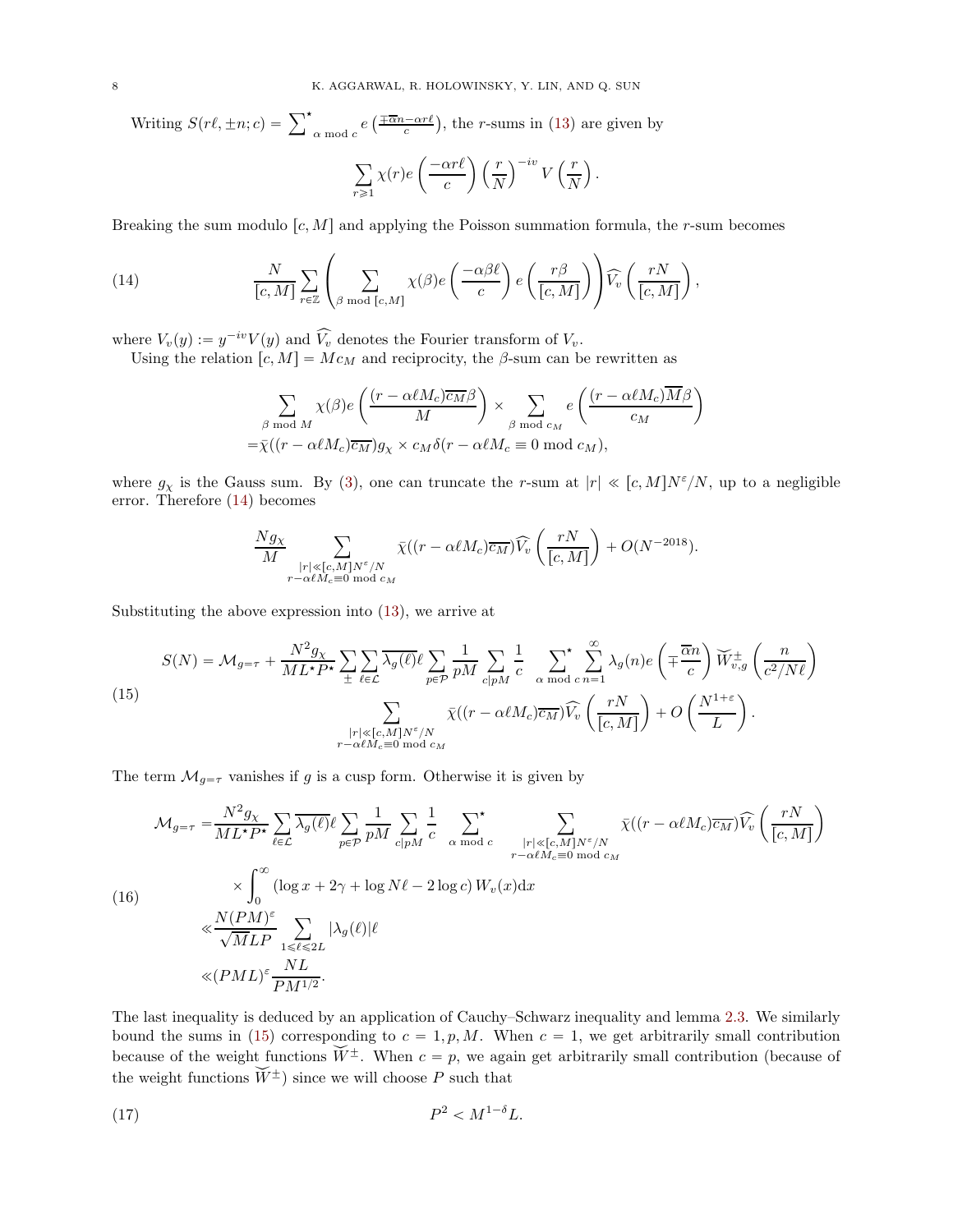When  $c = M$ , we have

<span id="page-8-0"></span>(18)  
\n
$$
\frac{N^2 g_X}{ML^* P^*} \sum_{\pm} \sum_{\ell \in \mathcal{L}} \overline{\lambda_g(\ell)} \ell \sum_{p \in \mathcal{P}} \frac{1}{p M^2} \sum_{n=1}^{\infty} \lambda_g(n) \widecheck{W}_{v,g}^{\pm} \left( \frac{n}{M^2/N\ell} \right)
$$
\n
$$
\times \sum_{|r| \ll MN^{\epsilon}/N} \left( \sum_{\alpha \bmod M} \overline{\chi}(r - \alpha \ell) e\left( \mp \frac{\overline{\alpha}n}{M} \right) \right) \widehat{V}_v \left( \frac{rN}{M} \right)
$$
\n
$$
\ll (PML)^{\epsilon} \frac{M}{P}.
$$

This bound is obtained by making use of Lemma [A.1](#page-12-0) to get  $\sum_{i=1}^{k}$  $\sum_{\alpha \bmod M}^{\star} \bar{\chi}(r-\alpha \ell) e\left(\mp \frac{\overline{\alpha}n}{M}\right) \ll M^{1/2}$ . Therefore from  $(15)$ ,  $(16)$  and  $(18)$ , we obtain,

(19) 
$$
S(N) = S^{\star}(N) + O\left((PML)^{\varepsilon}\left(\frac{NL}{PM^{1/2}} + \frac{M}{P} + \frac{N}{L}\right)\right)
$$

under the condition  $P^2 < M^{1-\delta}L$ , where

<span id="page-8-1"></span>
$$
S^{\star}(N) = \frac{N^2 g_X}{M^3 L^{\star} P^{\star}} \sum_{\pm} \sum_{\ell \in \mathcal{L}} \overline{\lambda_g(\ell)} \ell \sum_{p \in \mathcal{P}} \frac{\chi(p)}{p^2} \sum_{n=1}^{\infty} \lambda_g(n) \overline{W}^{\pm}_{v,g} \left( \frac{n}{p^2 M^2 / N \ell} \right)
$$
  
\$\times \sum\_{|r| \ll p M N^{\varepsilon}/N} \left( \sum\_{\alpha \bmod p M}^{\star} \overline{\chi}(r - \alpha \ell) e\left( \mp \frac{\overline{\alpha} n}{p M} \right) \delta(r - \alpha \ell \equiv 0 \bmod p) \right) \widehat{V}\_v \left( \frac{r N}{p M} \right) + O(N^{-2018}).

Since  $(p, M) = 1$ , the sum  $\sum_{\alpha \bmod pM}^{\star} \bar{\chi}(r - \alpha \ell) e$  $\left(\mp \frac{\overline{\alpha}n}{pM}\right)\delta(r - \alpha \ell \equiv 0 \bmod p)$  factors as

$$
\sum_{\alpha \bmod M}^{r} \bar{\chi}(r - \alpha \ell) e\left(\mp \frac{\overline{\alpha p} n}{M}\right) \times \sum_{\alpha \bmod p}^{r} e\left(\mp \frac{\overline{\alpha M} n}{p}\right) \delta(r - \alpha \ell \equiv 0 \bmod p)
$$

$$
= e\left(\mp \frac{\overline{rM} n \ell}{p}\right) \sum_{\alpha \bmod M}^{r} \bar{\chi}(r - \alpha \ell) e\left(\mp \frac{\overline{\alpha p} n}{M}\right),
$$

Since  $(r, p) = 1$ , we have  $r \neq 0$ . Moreover, it suffices to estimate the 'minus' term of  $S^*(N)$  since the estimates of the 'plus' terms will be similar. By abuse of notation, we write  $\widetilde{W}_{v,g}^-$  as  $\widetilde{W}_v$ . Then,

$$
S^{\star}(N) = \frac{N^2 g_X}{L^{\star} P^{\star} M^3} \sum_{n=1}^{\infty} \lambda_g(n) \sum_{\ell \in \mathcal{L}} \overline{\lambda_g(\ell)} \ell \sum_{p \in \mathcal{P}} \frac{\chi(p)}{p^2} \sum_{(r,p)=1} e\left(\frac{-\bar{r} n \ell \bar{M}}{p}\right)
$$

$$
\sum_{\alpha(M)}^{\star} \bar{\chi}(r+\alpha) e\left(\frac{\bar{\alpha} n \ell \bar{p}}{M}\right) \widehat{V_v}\left(\frac{r}{p M/N}\right) \widecheck{W}_v\left(\frac{n}{p^2 M^2/N\ell}\right).
$$

Munshi treated a sum similar to ours in [\[18,](#page-15-6) P.13]. For the sake of completeness, we will carry out the details, but our arguments closely follow that of Munshi [\[18,](#page-15-6) Section 7].

**Remark 5.1.** (1) At this stage, if we estimate the sum  $S^*(N)$  directly (with the help of Lemma [A.1\)](#page-12-0), we would get

$$
S^{\star}(N) \ll N^{\varepsilon} \frac{N^2 M^{1/2}}{L P M^3} \frac{P^2 M^2}{NL} L^2 \frac{1}{P} \frac{P M}{N} M^{1/2} \ll N^{\varepsilon} P M.
$$

This falls short of  $O(PM<sup>\eta</sup>)$  from the target bound  $O(M<sup>1-\eta</sup>)$ . In the sequel, we will use Cauchy–Schwarz to smooth the n-variable and apply Poisson summation thereafter to obtain extra saving.

(2) It is natural to try to compare our method to that used by  $(5)$ , and by  $(2, 8)$ . The ingredients are similar, the results are the same, and both methods work by embedding the modular form g in question into some larger space of cusp forms on  $\Gamma_0(M)$  and averaging, in our case indirectly via the Cauchy–Schwarz inequality, in [\[2,](#page-15-4)[5,](#page-15-2)[8\]](#page-15-5)'s case more directly via the Petersson formula. We thank Paul Nelson for pointing out this analogy.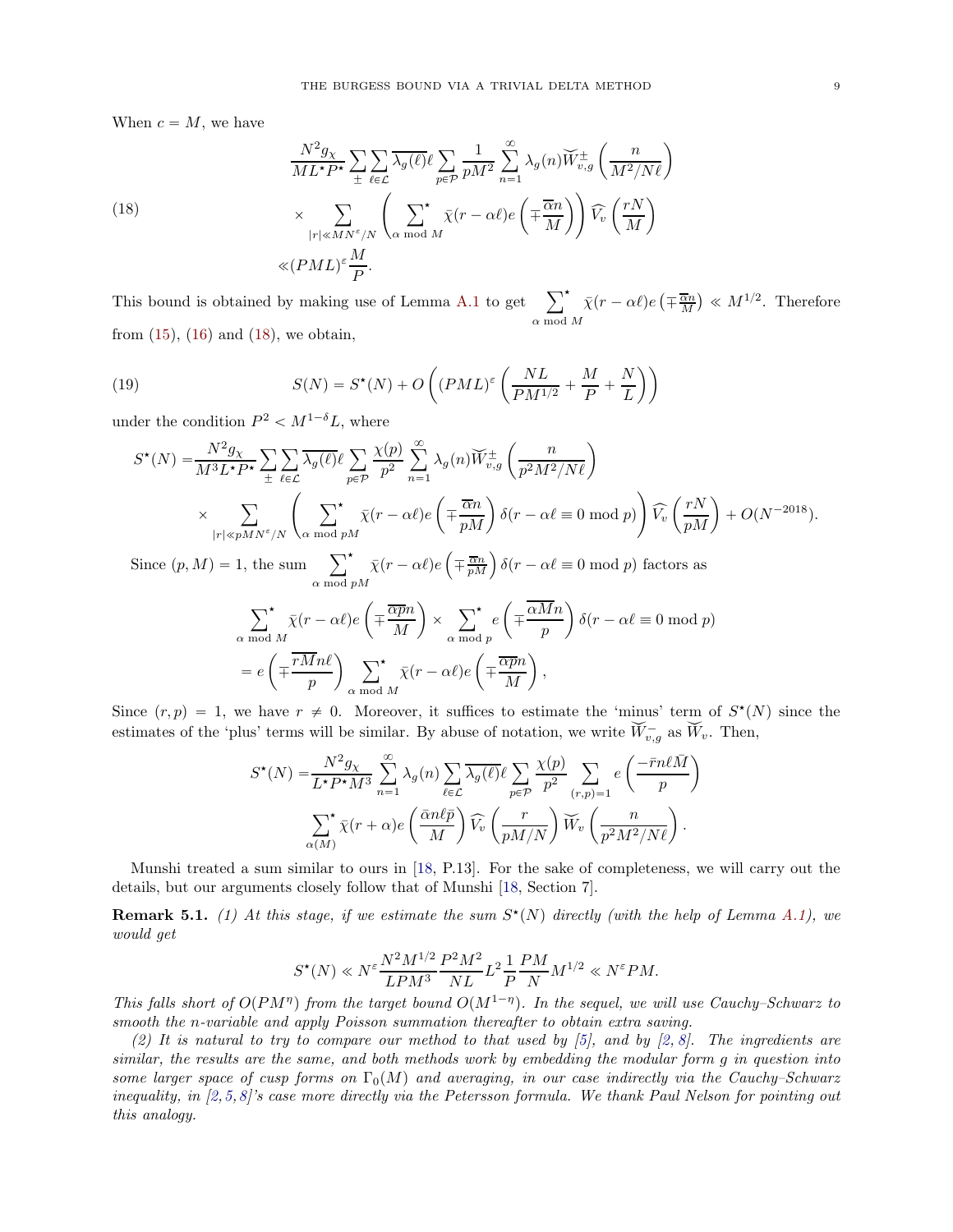### 6. Cauchy–Schwarz and Poisson Summation

In the following, whenever we need to bound the Fourier coefficients  $\lambda_q(n)$  for g a Maass form, we simply apply the Rankin–Selberg estimate  $\sum_{n\leq X} |\lambda_g(n)|^2 \ll X$ , as a substitute of the Ramanujan bound for individual coefficients. Recall from the test function  $\widetilde{W}_v$  we know that the *n*-sum is supported on  $n \sim \frac{p^2 M^2 v^2}{N\ell}$ . We set

$$
\mathcal{N}_0 = \frac{p^2 M^2 v^2}{N L}.
$$

Up to an arbitrarily small error, we arrive at

$$
S^{\star}(N) \ll \frac{N^{2+\varepsilon}}{L^{\star}P^{\star}M^{5/2}} \sum_{n} |\lambda_g(n)| U\left(\frac{n}{\mathcal{N}_0}\right) \Big| \sum_{\ell \in \mathcal{L}} \overline{\lambda_g(\ell)} \ell \sum_{p \in \mathcal{P}} \frac{\chi(p)}{p^2} \sum_{(r,p)=1} e\left(\frac{-\bar{r}n\ell\bar{M}}{p}\right)
$$

$$
\sum_{\alpha(M)}^{\star} \overline{\chi}(r+\alpha) e\left(\frac{\bar{\alpha}n\ell\bar{p}}{M}\right) \widehat{V}_v\left(\frac{r}{pM/N}\right) \overline{W}_v\left(\frac{n}{p^2M^2/N\ell}\right) \Big|.
$$

Here U is a smooth function with compact support contained in  $\mathbb{R}_{>0}$ . Applying the Cauchy–Schwarz inequality to the n-sum and using the Ramanujan bound on average,

<span id="page-9-1"></span>(20) 
$$
S^{\star}(N) \ll (NML)^{\varepsilon} \frac{N^2}{LPM^{5/2}} \mathcal{N}_0^{1/2} S^{\star}(N, \mathcal{N}_0)^{1/2} + N^{-2018},
$$

where

$$
S^{\star}(N, \mathcal{N}_0) = \sum_{n} U\left(\frac{n}{\mathcal{N}_0}\right) \left| \sum_{\ell \in \mathcal{L}} \overline{\lambda_g(\ell)} \ell \sum_{p \in \mathcal{P}} \frac{\chi(p)}{p^2} \sum_{(r, p) = 1} e\left(\frac{-\overline{r}n\ell\overline{M}}{p}\right) \times \sum_{\alpha(M)}^{\star} \overline{\chi}(r + \alpha) e\left(\frac{\overline{\alpha}n\ell\overline{p}}{M}\right) \widehat{V}_v\left(\frac{r}{pM/N}\right) \overline{W}_v\left(\frac{n}{p^2M^2/N\ell}\right) \right|^2.
$$

Opening the square above and switching the order of summations, it suffices to bound the following

<span id="page-9-0"></span>(21)  
\n
$$
S^{\star}(N, \mathcal{N}_0) = \sum_{\ell_1 \in \mathcal{L}} \overline{\lambda_g(\ell_1)} \ell_1 \sum_{\ell_2 \in \mathcal{L}} \lambda_g(\ell_2) \ell_2 \sum_{p_1 \in \mathcal{P}} \sum_{p_2 \in \mathcal{P}} \frac{\chi(p_1) \overline{\chi}(p_2)}{(p_1 p_2)^2}
$$
\n
$$
\sum_{(r_1, p_1) = 1} \sum_{(r_2, p_2) = 1} \widehat{V}_v \left( \frac{r_1}{p_1 M/N} \right) \overline{\widehat{V}_v} \left( \frac{r_2}{p_2 M/N} \right) \sum_{\alpha_1(M)}^{\star} \overline{\chi}(r_1 + \alpha_1) \sum_{\alpha_2(M)}^{\star} \chi(r_2 + \alpha_2) \times \mathbf{T},
$$

with

$$
\mathbf{T} = \sum_{n=1}^{\infty} e\left(\frac{-\overline{r_1}n\ell_1\bar{M}}{p_1}\right) e\left(\frac{\overline{r_2}n\ell_2\bar{M}}{p_2}\right) e\left(\frac{\overline{\alpha_1}n\ell_1\overline{p_1} - \overline{\alpha_2}n\ell_2\overline{p_2}}{M}\right)
$$

$$
\times U\left(\frac{n}{\mathcal{N}_0}\right) \widetilde{W}_v\left(\frac{n}{p_1^2M^2/N\ell_1}\right) \overline{\widetilde{W}_v\left(\frac{n}{p_2^2M^2/N\ell_2}\right)}
$$

.

We note that one can truncate the  $r_1$ ,  $r_2$ -sums in [\(21\)](#page-9-0) at  $|r_1|, |r_2| \ll N^{\varepsilon} \frac{PM}{N}$ , at the cost of a negligible error. For smaller values of  $r_1$  and  $r_2$ , we will use the trivial bounds  $\widehat{V}_v \left( \frac{r_1}{p_1 M/N} \right)$  $\Big)$  ,  $\widehat{V}_v \left( \frac{r_2}{p_2 M/N} \right)$  $\Big) \ll 1.$ Breaking the above *n*-sum modulo  $p_1p_2M$  and applying Poisson summation to it,

$$
\mathbf{T} = \frac{\mathcal{N}_0}{p_1 p_2 M} \sum_n \sum_{b \bmod p_1 p_2 M} e\left(\frac{-\overline{r_1} b \ell_1 \overline{M}}{p_1}\right) e\left(\frac{\overline{r_2} b \ell_2 \overline{M}}{p_2}\right)
$$

$$
e\left(\frac{\overline{\alpha_1} b \ell_1 \overline{p_1} - \overline{\alpha_2} b \ell_2 \overline{p_2}}{M}\right) e\left(\frac{bn}{p_1 p_2 M}\right) \mathcal{J}\left(\frac{n}{p_1 p_2 M / \mathcal{N}_0}\right),
$$

where

$$
\mathcal{J}\left(\frac{n}{p_1p_2M/\mathcal{N}_0}\right) := \int_{\mathbb{R}} U(x)e\left(-\frac{n\mathcal{N}_0x}{p_1p_2M}\right)\widetilde{W}_v\left(\frac{x\mathcal{N}_0}{p_1^2M^2/N\ell_1}\right)\overline{\widetilde{W}_v\left(\frac{x\mathcal{N}_0}{p_2^2M^2/N\ell_2}\right)}\mathrm{d}x.
$$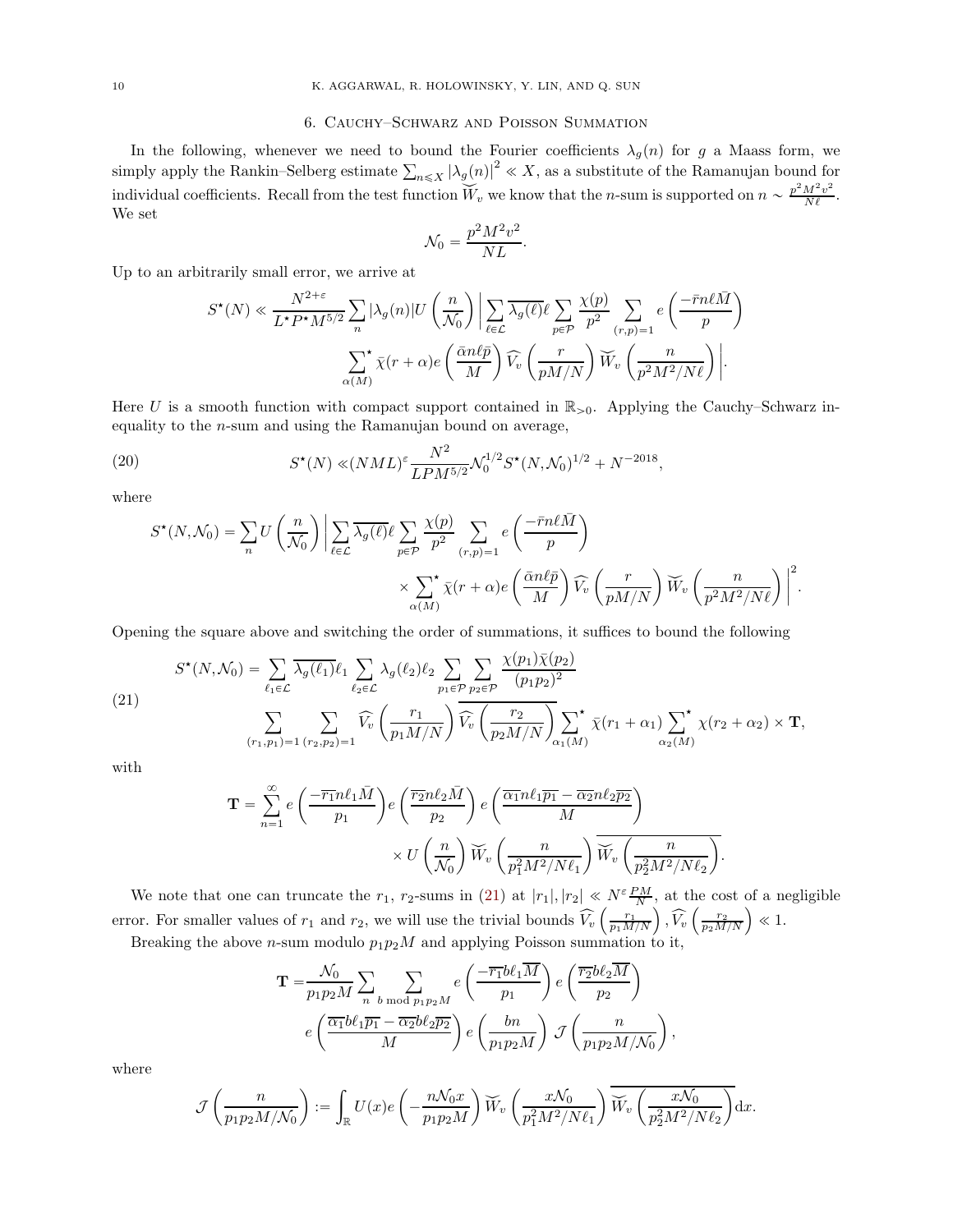The integral  $\mathcal{J}\left(\frac{n}{p_1p_2M/N_0}\right)$ ) gives arbitrarily power saving in N if  $|n| \gg N^{\varepsilon} \frac{p_1 p_2 M}{\mathcal{N}_0}$ . Hence we can truncate the dual  $n$ -sum at

(22) 
$$
|n| \ll N^{\varepsilon} \frac{NL}{Mv^2},
$$

at the cost of a negligible error. For smaller values of n, we use the trivial bound  $\mathcal{J}\left(\frac{n}{p_1p_2M/N_0}\right)$  $\Big) \ll 1.$  Since  $(p_1p_2, M) = 1$ , we apply reciprocity to write

<span id="page-10-1"></span>
$$
\mathbf{T} = \frac{\mathcal{N}_0}{p_1 p_2 M} \sum_n \sum_{b \bmod p_1 p_2} e\left(\frac{(-\overline{r_1} \ell_1 p_2 + \overline{r_2} \ell_2 p_1 + n) \overline{M} b}{p_1 p_2}\right)
$$
  
\$\times \sum\_{b \bmod M} e\left(\frac{(\overline{\alpha\_1} \ell\_1 p\_2 - \overline{\alpha\_2} \ell\_2 p\_1 + n) \overline{p\_1 p\_2} b}{M}\right) \mathcal{J}\left(\frac{n}{p\_1 p\_2 M/N\_0}\right)\$  
=\mathcal{N}\_0 \sum\_{\substack{|n| \ll N^{\varepsilon} \frac{p\_1 p\_2 M}{N\_0}}{n \equiv 0 \pmod{p\_1 p\_2}} \delta(\alpha\_2 \equiv \ell\_2 p\_1(\overline{\overline{\alpha\_1} \ell\_1 p\_2 + n}) \bmod M) \mathcal{J}\left(\frac{n}{p\_1 p\_2 M/N\_0}\right) + O(N^{-20180}).  
-\overline{r\_1} \ell\_1 p\_2 + \overline{r\_2} \ell\_2 p\_1 + n \equiv 0 \bmod{p\_1 p\_2}}

We must clarify that  $\overline{r_i}$  is the inverse of  $r_i \mod p_i$  (and not mod  $p_1p_2$ ). Substituting the above into [\(21\)](#page-9-0),

$$
S^{\star}(N,\mathcal{N}_0) \ll \hspace{-0.25cm} \mathcal{N}_0 \sum_{\ell_1 \in \mathcal{L}} \left| \overline{\lambda_g(\ell_1)} \ell_1 \right| \sum_{\ell_2 \in \mathcal{L}} |\lambda_g(\ell_2) \ell_2| \sum_{p_1 \in \mathcal{P}} \sum_{p_2 \in \mathcal{P}} \frac{1}{(p_1 p_2)^2} \times \sum_{\substack{0 \neq |r_1| \ll R \\ (r_1,p_1)=1}} \sum_{\substack{0 \neq |r_2| \ll R \\ (r_2,p_2)=1}} \sum_{\substack{|n| \ll N^{\varepsilon} \frac{p_1 p_2 M}{N_0} \\ r_2 \ell_2 p_1 + n \equiv 0 \bmod{p_1 p_2}}} |\mathfrak{C}| + N^{-2018},
$$

where

(23) 
$$
\mathfrak{C} = \sum_{\substack{\alpha \bmod M \\ (\bar{\alpha}\ell_1 p_2 + n, M) = 1}} \bar{\chi}(r_1 + \alpha) \chi\bigg(r_2 + \ell_2 p_1(\overline{\overline{\alpha}\ell_1 p_2 + n})\bigg),
$$

and

<span id="page-10-0"></span> $R := N^{\varepsilon} P M / N.$ 

When  $\ell_1 \neq \ell_2$ , we apply the Cauchy–Schwarz inequality to the  $\ell_i$ -sums to get rid of the Fourier coefficients  $\lambda_q(\ell_i)$  by using the Ramanujan bound on average. Then,

$$
S^{\star}(N, \mathcal{N}_0) \ll S_0^{\star}(N, \mathcal{N}_0) + S_1^{\star}(N, \mathcal{N}_0) + N^{-2018}
$$

where

$$
S_0^{\star}(N,\mathcal{N}_0)=\mathcal{N}_0\sum_{\ell\in\mathcal{L}}|\lambda_g(\ell)|^2\ell^2\sum_{p_1\in\mathcal{P}}\sum_{p_2\in\mathcal{P}}\frac{1}{(p_1p_2)^2}\sum_{\substack{0\neq|r_1|\ll R\\(r_1,p_1)=1}}\sum_{\substack{0\neq|r_2|\ll R\\(r_2,p_2)=1}}\sum_{\substack{|n|\ll N^{\varepsilon}\frac{p_1p_2M}{N_0}\\n\equiv0 \bmod p_1p_2}}|\mathfrak{C}|\,,
$$

and

$$
S_1^{\star}(N,\mathcal{N}_0) = \mathcal{N}_0 L^{1+\varepsilon} \bigg( \sum_{\substack{\ell_1 \in \mathcal{L} \\ \ell_2 \neq \ell_2}} \sum_{\substack{\ell_2 \in \mathcal{L} \\ \ell_1 \neq \ell_2}} \ell_1^2 \ell_2^2 \bigg[ \sum_{p_1 \in \mathcal{P}} \sum_{p_2 \in \mathcal{P}} \frac{1}{(p_1 p_2)^2} \\ \times \sum_{\substack{0 \neq |r_1| \ll R \\ (r_1,p_1)=1}} \sum_{\substack{0 \neq |r_2| \ll R \\ (r_2,p_2)=1}} \sum_{\substack{|n| \ll N^{\varepsilon}} \frac{p_1 p_2 M}{N^0}} |\mathfrak{C}| \bigg]^2 \bigg)^{1/2}.
$$

We will choose  $P \lt M^{1-\delta-\varepsilon}$ , so that  $R \lt M$  and therefore  $(r_1r_2, M)=1$ . The remaining task is to count the number of points satisfying the congruence conditions and bounding the sums.

We divide our analysis into cases and write  $S_0^{\star}(N, \mathcal{N}_0) \ll \mathcal{N}_0(\Delta_1 + \Delta_2)$  and  $S_1^{\star}(N, \mathcal{N}_0) \ll \mathcal{N}_0 L^{\varepsilon}(\Sigma_1 + \Sigma_2)^{1/2}$ . The contribution of the terms with  $n \equiv 0 \mod M$  is given by  $\Delta_1$  and  $\Sigma_1$ , and the contribution of the terms with  $n \neq 0 \mod M$  is given by  $\Delta_2$  and  $\Sigma_2$ , with  $\Delta_i$  and  $\Sigma_j$  appropriately defined.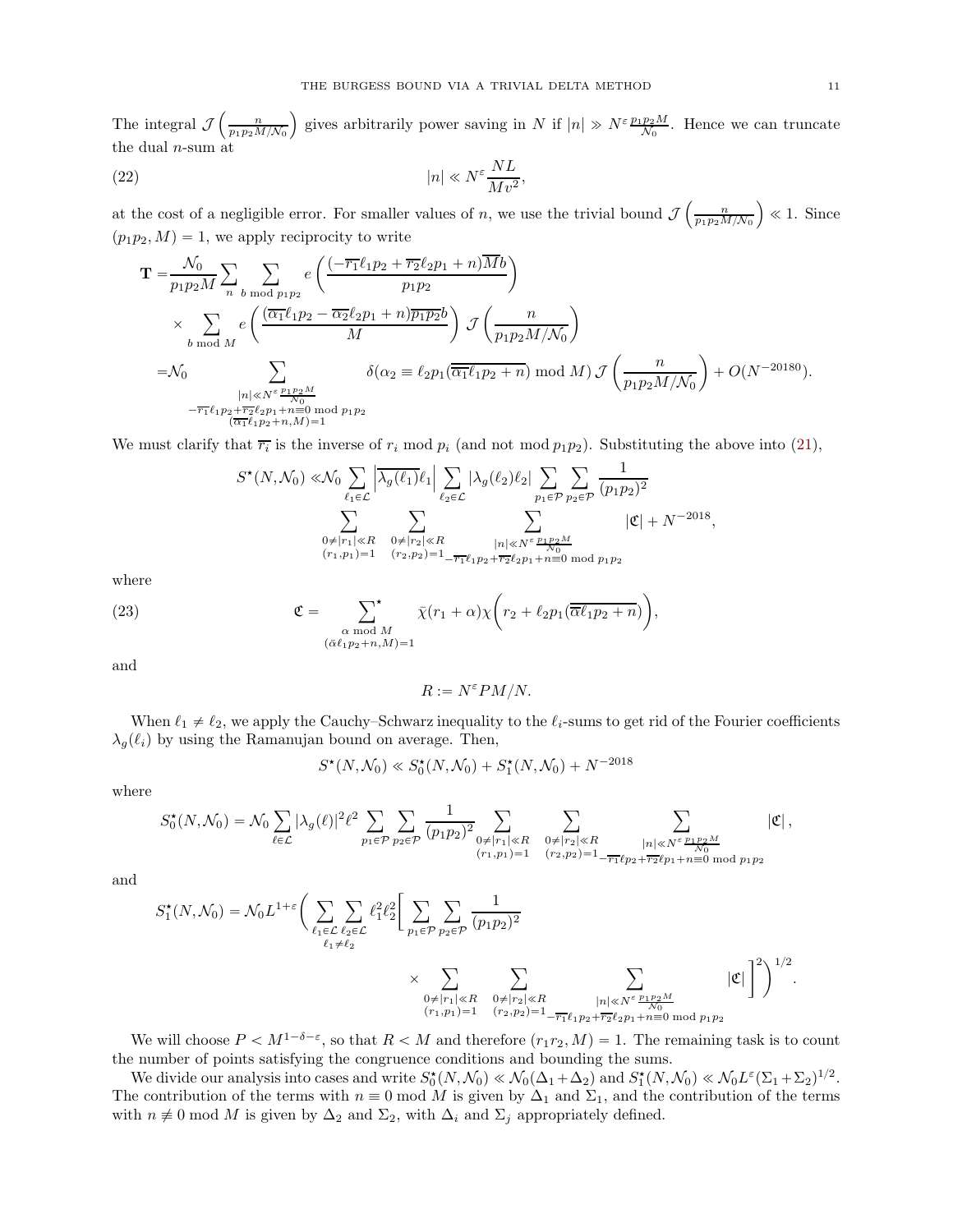6.1.  $n \equiv 0 \mod M$ . For the sum [\(23\)](#page-10-0), Lemma [A.2](#page-12-1) (with the parameter  $(\alpha, \beta) = (\ell_2 p_1, \ell_1 p_2)$  being applied) shows that

$$
\mathfrak{C} = \chi(\ell_2 p_1 \overline{\ell_2 p_1}) R_M(r_2 - r_1 \ell_2 p_1 \overline{\ell_1 p_2}) - \chi(r_2 \overline{r_1}) = \begin{cases} O(M), & \text{if } r_2 \ell_1 p_2 \equiv r_1 \ell_2 p_1 \bmod M \\ O(1), & \text{otherwise.} \end{cases}
$$

According to  $r_2 \ell_1 p_2 \equiv r_1 \ell_2 p_1 \mod M$  or not, we write

$$
\Delta_1 = \Delta_{10} + \Delta_{11} \quad \text{and} \quad \Sigma_1 = \Sigma_{10} + \Sigma_{11},
$$

where

$$
\Delta_{10} := \sum_{\ell \in \mathcal{L}} |\lambda_g(\ell)|^2 \ell^2 \sum_{p_1 \in \mathcal{P}} \sum_{p_2 \in \mathcal{P}} \frac{1}{(p_1 p_2)^2} \sum_{\substack{0 \neq |r_1| \ll R \\ (r_1, p_1) = 1 \\ r_2 p_2 \equiv r_1 p_1 \bmod{M}}} \sum_{\substack{0 \neq |r_2| \ll R \\ (r_2, p_2) = 1 \\ n \equiv 0 \bmod{M}}} \sum_{\substack{|n| \ll N^{\varepsilon} \frac{p_1 p_2 M}{N_0} \\ n \equiv 0 \bmod{M}}} M,
$$

and

$$
\Sigma_{10} := L^2 \sum_{\ell_1 \in \mathcal{L}} \sum_{\ell_2 \in \mathcal{L}} \ell_1^2 \ell_2^2 \Bigg[ \sum_{p_1 \in \mathcal{P}} \sum_{p_2 \in \mathcal{P}} \frac{1}{(p_1 p_2)^2} \sum_{\substack{0 \neq |r_1| \ll R \\ (r_1, p_1) = 1 \\ r_2 \ell_1 p_2 \equiv r_1 \ell_2 p_1 \bmod{M}}} \sum_{\substack{0 \neq |r_2| \ll R \\ -\overline{r_1} \ell_1 p_2 + \overline{r_2} \ell_2 p_1 + n \equiv 0 \bmod{p_1 p_2} \\ n \equiv 0 \bmod{M}}} M \Bigg]^2.
$$

 $\Delta_{11}$  and  $\Sigma_{11}$  are the other pieces with the congruence condition  $r_2\ell_1p_2 \not\equiv r_1\ell_2p_1 \mod M$ . Opening the square, we write  $\Sigma_{10}$  and  $\Sigma_{11}$  as a sum over  $\ell_i, n, n', r_i, r_i', p_i, p_i'$  for  $i = 1, 2$ . Then, under the assumption  $P^2L < N^{1-\varepsilon}$ , Lemmas [A.3](#page-14-0) and [A.4](#page-14-1) give

<span id="page-11-0"></span>(24)  
\n
$$
\Sigma_{10} \ll (PML)^{\varepsilon} \frac{L^6 M^4}{P^4 N^2} \quad \text{and} \quad \Sigma_{11} \ll (PML)^{\varepsilon} \frac{L^8 M^4}{N^4 P^4} \left(1 + \frac{P^2}{\mathcal{N}_0}\right)^2,
$$
\n
$$
\Delta_{10} \ll (PML)^{\varepsilon} \frac{L^3 M^2}{P^2 N} \quad \text{and} \quad \Delta_{11} \ll (PML)^{\varepsilon} \frac{L^3 M^2}{N^2 P^2} \left(1 + \frac{P^2}{\mathcal{N}_0}\right).
$$

6.2.  $n \neq 0 \mod M$ . Lemma [A.2](#page-12-1) shows that

$$
\mathfrak{C} = \begin{cases} O(M), & \text{if } r_1 - \bar{n}\ell_1 p_2 \equiv r_2 + \bar{n}\ell_2 p_1 \equiv 0 \bmod M \\ O(M^{1/2}), & \text{otherwise.} \end{cases}
$$

According to  $r_1 - \bar{n}\ell_1 p_2 \equiv r_2 + \bar{n}\ell_2 p_1 \equiv 0 \mod M$  or not, we write

$$
\Delta_2 = \Delta_{20} + \Delta_{21} \quad \text{and} \quad \Sigma_2 = \Sigma_{20} + \Sigma_{21},
$$

where

$$
\Delta_{20}:=\sum_{\ell\in\mathcal{L}}|\lambda_g(\ell)|^2\ell^2\sum_{p_1\in\mathcal{P}}\sum_{p_2\in\mathcal{P}}\frac{1}{(p_1p_2)^2}\sum_{\substack{0\neq|r_1|\ll R\\(r_1,p_1)=1}}\sum_{\substack{0\neq|r_2|\ll R\\(r_2,p_2)=1}}\sum_{\substack{|\boldsymbol n|\ll N^{\varepsilon}\frac{p_1p_2M}{N_0^2\\ n\neq 0 \bmod M\\ n\neq 0 \bmod M}}M,
$$

and

$$
\Sigma_{20} := L^2 \sum_{\ell_1 \in \mathcal{L}} \sum_{\ell_2 \in \mathcal{L}} \ell_1^2 \ell_2^2 \Bigg[ \sum_{p_1 \in \mathcal{P}} \sum_{p_2 \in \mathcal{P}} \frac{1}{(p_1 p_2)^2} \sum_{\substack{0 \neq |r_1| \ll R \\ (r_1, p_1) = 1}} \sum_{\substack{0 \neq |r_2| \ll R \\ (r_2, p_2) = 1}} \sum_{\substack{0 \neq |r_2| \ll R \\ -\overline{r_1} \ell_1 p_2 + \overline{r_2} \ell_2 p_1 + n \equiv 0 \bmod p_1 p_2 \\ n \not\equiv 0 \bmod M \\ n_1 \equiv 0 \bmod p_2}} M \Bigg]^2.
$$

 $\Delta_{21}$  and  $\Sigma_{21}$  are the other pieces. Opening the square, we write  $\Sigma_{20}$  and  $\Sigma_{21}$  as a sum over  $\ell_i$ ,  $n, n', r_i, r'_i, p_i, p'_i$ for  $i = 1, 2$ . Then, from Lemmas [A.5](#page-14-2) and [A.6](#page-15-17)

<span id="page-11-1"></span>(25) 
$$
\Sigma_{20} \ll (PML)^{\varepsilon} \frac{L^6 M^4}{P^4 N^2} \quad \text{and} \quad \Sigma_{21} \ll (PML)^{\varepsilon} \frac{L^8 M^5}{N^4 P^4} \left(1 + \frac{P^2 M}{\mathcal{N}_0}\right)^2,
$$

$$
\Delta_{20} \ll (PML)^{\varepsilon} \frac{L^3 M^2}{P^2 N} \quad \text{and} \quad \Delta_{21} \ll (PML)^{\varepsilon} \frac{L^3 M^{5/2}}{N^2 P^2} \left(1 + \frac{P^2 M}{\mathcal{N}_0}\right).
$$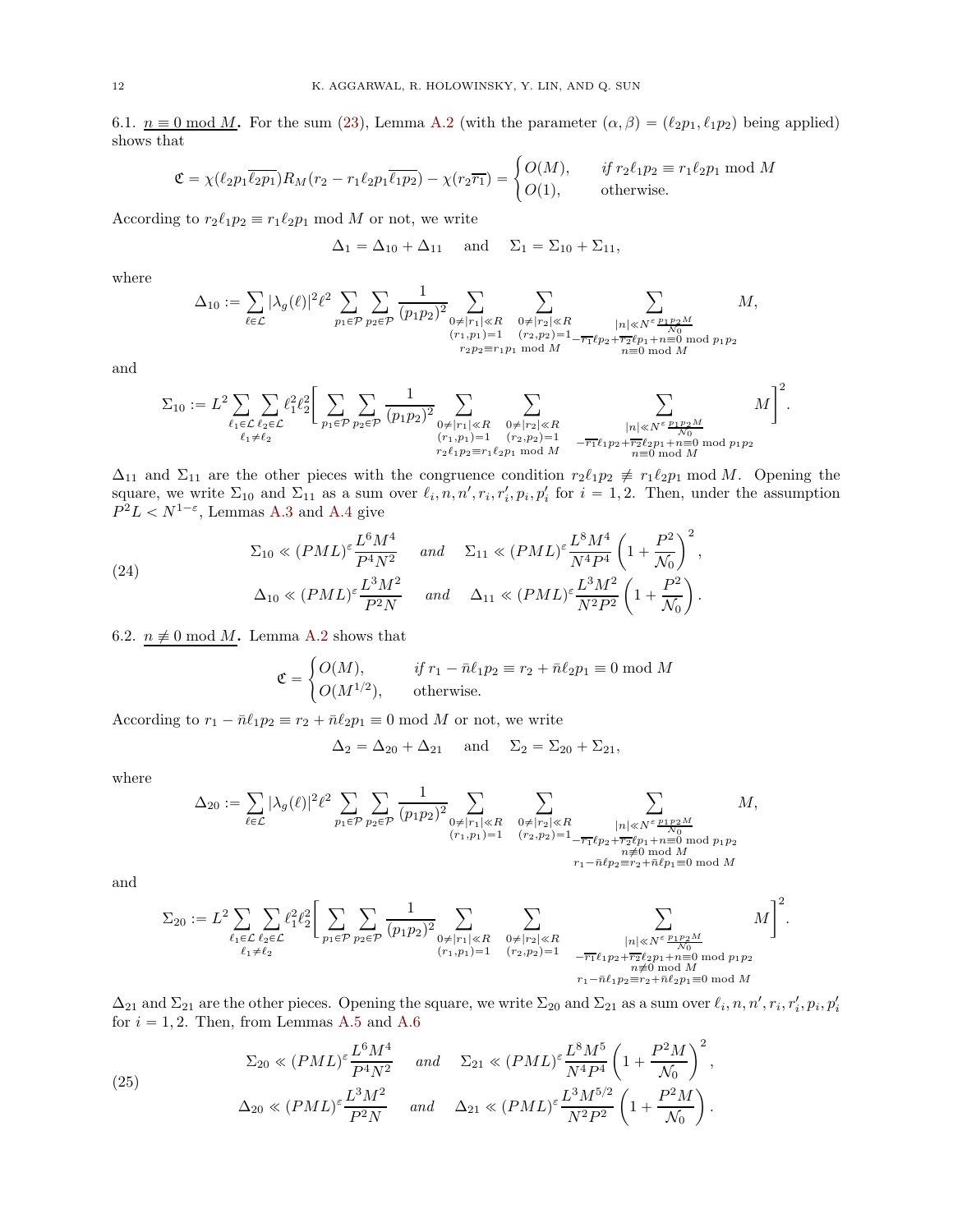## 6.3. Conclusion. The bounds [\(24\)](#page-11-0) and [\(25\)](#page-11-1) imply

$$
S^*(N, \mathcal{N}_0) \ll (PML)^{\varepsilon} \mathcal{N}_0 \bigg[ \frac{L^3 M^2}{P^2 N} + \frac{L^4 M^{5/2}}{N^2 P^2} \bigg( 1 + \frac{P^2 M}{\mathcal{N}_0} \bigg) \bigg].
$$

Inserting this into [\(20\)](#page-9-1),

$$
S^{\star}(N) \ll (PML)^{\varepsilon} \bigg[ \frac{N^{1/2} M^{1/2} v^2}{L^{1/2}} + M^{3/4} + N^{1/2} L^{1/2} M^{1/4} v \bigg].
$$

Recalling that  $v = M^{\varepsilon}$  [\(12\)](#page-6-2), and inserting the above into [\(19\)](#page-8-1),

$$
\frac{S(N)}{N^{1/2}} \ll (PML)^{\varepsilon} \bigg[ \frac{N^{1/2}L}{PM^{1/2}} + \frac{M}{PN^{1/2}} + \frac{M^{1/2}}{L^{1/2}} + \frac{M^{3/4}}{N^{1/2}} + L^{1/2} M^{1/4} \bigg]
$$

The first term is small. Comparing the rest of the terms and the trivial bound of  $N^{1/2}$ , the optimal choices of parameters turn out to be  $P = M^{1/4+\epsilon}$  and  $L = P^{1-\epsilon}$ . Therefore the conditions in [\(10\)](#page-6-3), [\(17\)](#page-7-3) and [\(27\)](#page-14-3) are satisfied. In that case,

$$
\frac{S(N)}{N^{1/2}} \ll M^{\varepsilon} \left( \frac{M^{3/4}}{N^{1/2}} + M^{3/8} \right).
$$

It therefore makes sense to take  $N > M^{3/4}$ . For  $N \ll M^{3/4}$ , we use the trivial bound of  $N^{1/2}$ . We obtain

$$
L\left(\frac{1}{2}, g\otimes\chi\right)\ll M^{3/8+\varepsilon}.
$$

That proves Theorem [1.1](#page-1-0) and Theorem [1.2.](#page-1-1)

# Appendix A. Shifted character sums and counting lemmas

For this section, let  $M > 3$  be a prime and define

$$
\mathfrak{K} = \sum_{z \in \mathbb{F}_M^{\times}} \bar{\chi}(r + \ell z) e\left(\frac{n\overline{z}}{M}\right), \qquad (\ell, M) = 1, \quad n, r, \ell \in \mathbb{Z}.
$$

<span id="page-12-0"></span>**Lemma A.1.** Suppose that  $(r, M) = 1$ . If  $M|n$ , then  $\mathfrak{K} = -\overline{\chi}(r)$ . If  $M \nmid n$ , then  $\mathfrak{K} \ll M^{1/2}.$ 

*Proof.* For 
$$
M|n
$$
, trivial. If  $M \nmid n$ , by the Fourier expansion of  $\chi$  in terms of additive characters

(26) 
$$
\chi(a) = g_{\bar{\chi}}^{-1} \sum_{y \bmod M} \bar{\chi}(y) e\left(\frac{ay}{M}\right),
$$

we have

<span id="page-12-2"></span>
$$
\mathfrak{K} = g_{\chi}^{-1} \sum_{y,z \in \mathbb{F}_M^{\times}} \chi(y) e\left(\frac{ry + \ell yz + n\overline{z}}{M}\right).
$$

Then the bound follows from [\[1,](#page-15-11) Corollary 4.3].  $\Box$ 

We define

$$
\mathfrak{C} = \sum_{\substack{z \in \mathbb{F}_M^\times \\ (n + \beta \overline{z}, M) = 1}} \overline{\chi}(r_1 + z) \chi \bigg( r_2 + \alpha (\overline{n + \beta \overline{z}}) \bigg), \qquad (\alpha \beta, M) = 1, \quad n, r_1, r_2, \alpha, \beta \in \mathbb{Z}.
$$

<span id="page-12-1"></span>**Lemma A.2.** Suppose that  $(r_1r_2, M) = 1$ . If M|n, we have

$$
\mathfrak{C} = \chi(\alpha \overline{\beta}) R_M(r_2 - r_1 \alpha \overline{\beta}) - \chi(r_2 \overline{r_1}),
$$

where  $R_M(a) = \sum_{z \in \mathbb{F}_M^{\times}} e(az/M)$  is the Ramanujan sum. If  $M \nmid n$  and at least one of  $r_1 - \overline{n}\beta$  and  $r_2 + \overline{n}\alpha$ is nonzero in  $\mathbb{F}_M$ , then

$$
\mathfrak{C}\ll M^{1/2}.
$$

.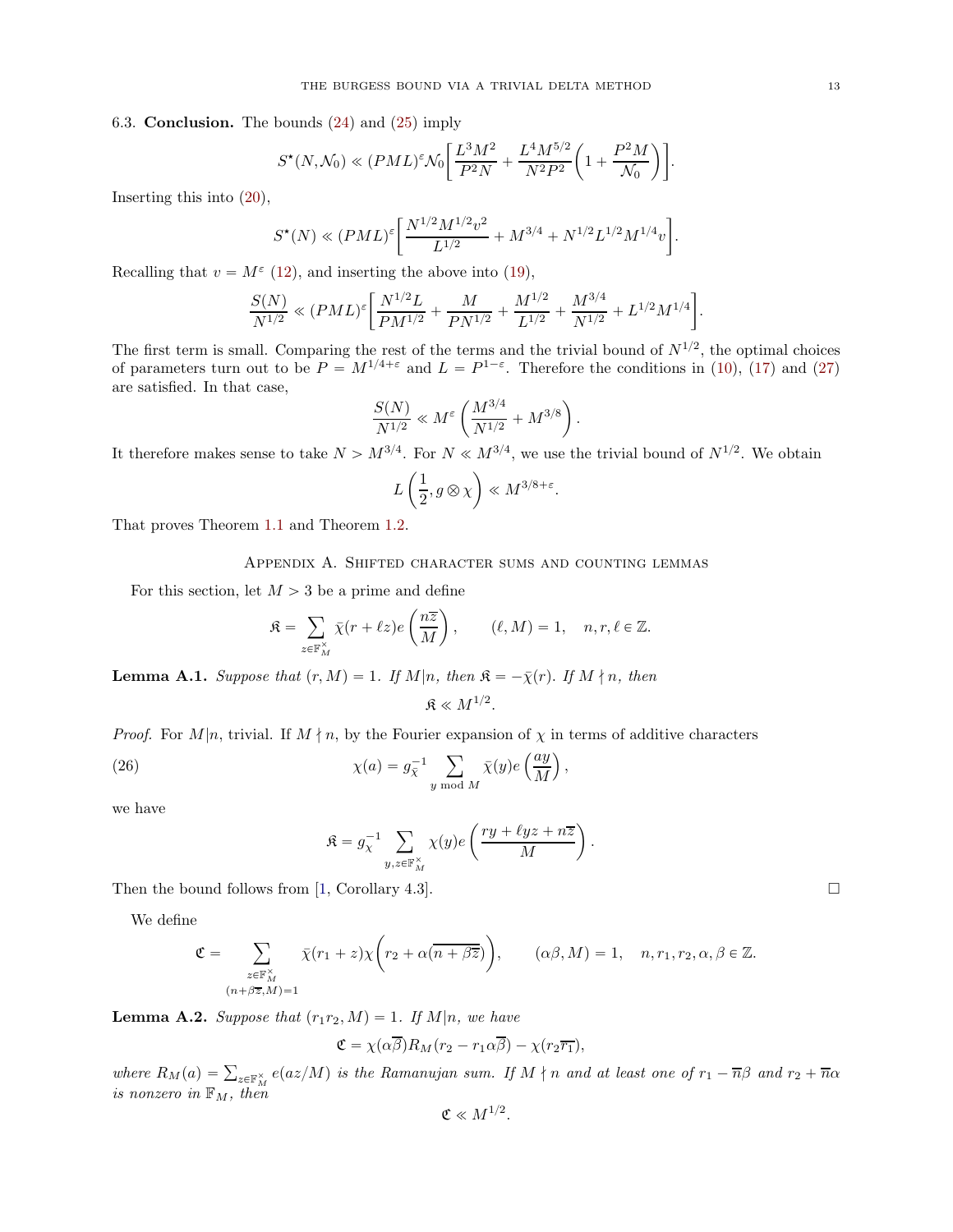Finally, if  $n \neq 0$  and  $r_1 - \overline{n}\beta = r_2 + \overline{n}\alpha = 0$  in  $\mathbb{F}_M$ , then

$$
\mathfrak{C} = \begin{cases}\n-\chi(nr_2\overline{\beta}) & \text{if } \chi \text{ is not a quadratic character,} \\
\chi(\overline{n}r_2\beta)(M-1) & \text{if } \chi \text{ is a quadratic character.}\n\end{cases}
$$

*Proof.* For  $M|n$ ,

$$
\mathfrak{C} = \sum_{z \in \mathbb{F}_M} \bar{\chi}(r_1 + z) \chi(r_2 + \alpha \overline{\beta} z) - \chi(r_2 \overline{r_1}).
$$

Then the first statement follows from [\(26\)](#page-12-2). If  $M \nmid n$ , by making change of variables  $z \to \overline{n} \beta z$  and  $z + 1 \to z$ , we have

$$
\mathfrak{C} = \sum_{z \in \mathbb{F}_M^{\times}} \bar{\chi}(r_1 + \overline{n}\beta(z-1))\chi(r_2 + \overline{n}\alpha(1-\overline{z})) - \chi(r_2\overline{r_1}).
$$

Applying [\(26\)](#page-12-2) again we get

$$
\mathfrak{C} = g_{\chi}^{-1} g_{\bar{\chi}}^{-1} \sum_{x,y,z \in \mathbb{F}_M^\times} \chi(x) \bar{\chi}(y) e\left(\frac{(r_1 - \overline{n}\beta)x + (r_2 + \overline{n}\alpha)y + \overline{n}\beta xz - \overline{n}\alpha y\overline{z}}{M}\right) - \chi(r_2\overline{r_1}).
$$

Consider the Newton polyhedron  $\Delta(f)$  of

$$
f(x,y,z)=(r_1-\overline{n}\beta)x+(r_2+\overline{n}\alpha)y+\overline{n}\beta xz-\overline{n}\alpha yz^{-1}\in \mathbb{F}_M^{\times}[x,y,z,(xyz)^{-1}].
$$

We separate into two cases.

- (1) If  $r_1 \overline{n}\beta = 0$  or  $r_2 + \overline{n}\alpha = 0$  in  $\mathbb{F}_M$ , then  $\Delta(f)$  is the tetrahedron in  $\mathbb{R}^3$  with vertices  $(0, 0, 0)$ ,  $(0, 1, 0)$ ,  $(1, 0, 1), (0, 1, -1)$  or  $(0, 0, 0), (1, 0, 0), (1, 0, 1), (0, 1, -1)$ . It is easy to check that f is nondegenerate with respect to  $\Delta(f)$ . By [\[1\]](#page-15-11) (see also [\[9\]](#page-15-18)), we have  $\mathfrak{C} \ll M^{1/2}$ .
- (2) If both  $r_1 \overline{n}\beta$  and  $r_2 + \overline{n}\alpha$  are nonzero in  $\mathbb{F}_M$ , then  $\Delta(f)$  is the pentahedron in  $\mathbb{R}^3$  with vertices  $(0, 0, 0), (1, 0, 0), (0, 1, 0), (1, 0, 1)$  and  $(0, 1, -1)$ . The only face which fails to meet the criterion for nondegeneracy is the quadrilateral one with polynomial  $f_{\sigma}(x, y, z) = (r_1 - \overline{n}\beta)x + (r_2 + \overline{n}\alpha)y +$  $\overline{n}\beta x z - \overline{n} \alpha y z^{-1}$  for which the locus of  $\partial f_{\sigma}/\partial x = \partial f_{\sigma}/\partial y = \partial f_{\sigma}/\partial z = 0$  is empty in  $(\mathbb{F}_{M}^{\times})^3$  only if  $n \neq \beta \overline{r_1} - \alpha \overline{r_2}$  mod M. Therefore, for  $n \neq \beta \overline{r_1} - \alpha \overline{r_2}$  mod M, we can apply the square-root cancellation result in [\[1\]](#page-15-11) or [\[9\]](#page-15-18) to get  $\mathfrak{C} \ll M^{1/2}$ .

For  $n \equiv \beta \overline{r_1} - \alpha \overline{r_2} \mod M$ , we have  $r_1 - \overline{n}\beta \equiv -\alpha r_1 \overline{n} r_2 \mod M$  and  $r_2 + \overline{n}\alpha \equiv \beta r_2 \overline{n} r_1 \mod M$ . By changing variables  $x \to x\overline{z}$  and  $\overline{n}x \to x$ ,  $\overline{n}y \to y$  we obtain

$$
\mathfrak{C}=g_{\chi}^{-1}g_{\bar{\chi}}^{-1}\sum_{x,y,z\in\mathbb{F}_{M}^{\times}}\chi(x)\bar{\chi}(y)\bar{\chi}(z)e\left(\frac{(r_{1}\overline{r_{2}}x+y)(\beta r_{2}\overline{r_{1}}-\alpha \overline{z})}{M}\right)-\chi(r_{2}\overline{r_{1}}).
$$

Since  $\chi$  is primitive, the sums over x and y vanishes if  $z \equiv \alpha r_1 \overline{\beta r_2}$  mod M. Thus we can make change of variables  $(\beta r_2 \overline{r_1} - \alpha \overline{z}) x \rightarrow x$  and  $(\beta r_2 \overline{r_1} - \alpha \overline{z}) y \rightarrow y$  to get

$$
\begin{aligned} \mathfrak{C} =& g_{\chi}^{-1} g_{\bar\chi}^{-1} \sum_{\substack{z \in \mathbb{F}_M^\times \\ z \neq \alpha r_1 \overline{\beta} r_2 \bmod{M} \\ z - \chi^2 \big( r_2 \overline{r_1} \big) \chi \big( \beta \overline{\alpha} \big) - \chi \big( r_2 \overline{r_1} \big).} \overline{\chi}(z) \sum_{x, y \in \mathbb{F}_M^\times} \chi(x) \overline{\chi}(y) e\left( \frac{r_1 \overline{r_2} x + y}{M} \right) - \chi \big( r_2 \overline{r_1} \big) \\ =& - \chi^2 \big( r_2 \overline{r_1} \big) \chi \big( \beta \overline{\alpha} \big) - \chi \big( r_2 \overline{r_1} \big). \end{aligned}
$$

Finally, if  $n \neq 0$  and  $r_1 - \overline{n}\beta = r_2 + \overline{n}\alpha = 0$  in  $\mathbb{F}_M$ ,

$$
\mathfrak{C} = \chi(n) \sum_{z \in \mathbb{F}_M^{\times}} \bar{\chi}(r_1 + z) \bar{\chi}(n + \beta \bar{z}) \chi(r_2 + \overline{n}\alpha + r_2 \beta \overline{z}\overline{n})
$$
  
\n
$$
= \chi(r_2 \beta) \sum_{z \in \mathbb{F}_M^{\times}} \bar{\chi}(r_1 + z) \bar{\chi}(n z + \beta) = \chi(r_2 \beta) \sum_{\substack{z \in \mathbb{F}_M \\ z \neq \overline{n}\beta}} \bar{\chi}(r_1 - \overline{n}\beta + z) \bar{\chi}(n z)
$$
  
\n
$$
= \chi(\overline{n}r_2 \beta) \sum_{\substack{z \in \mathbb{F}_M \\ z \neq \overline{n}\beta}} \bar{\chi}^2(z).
$$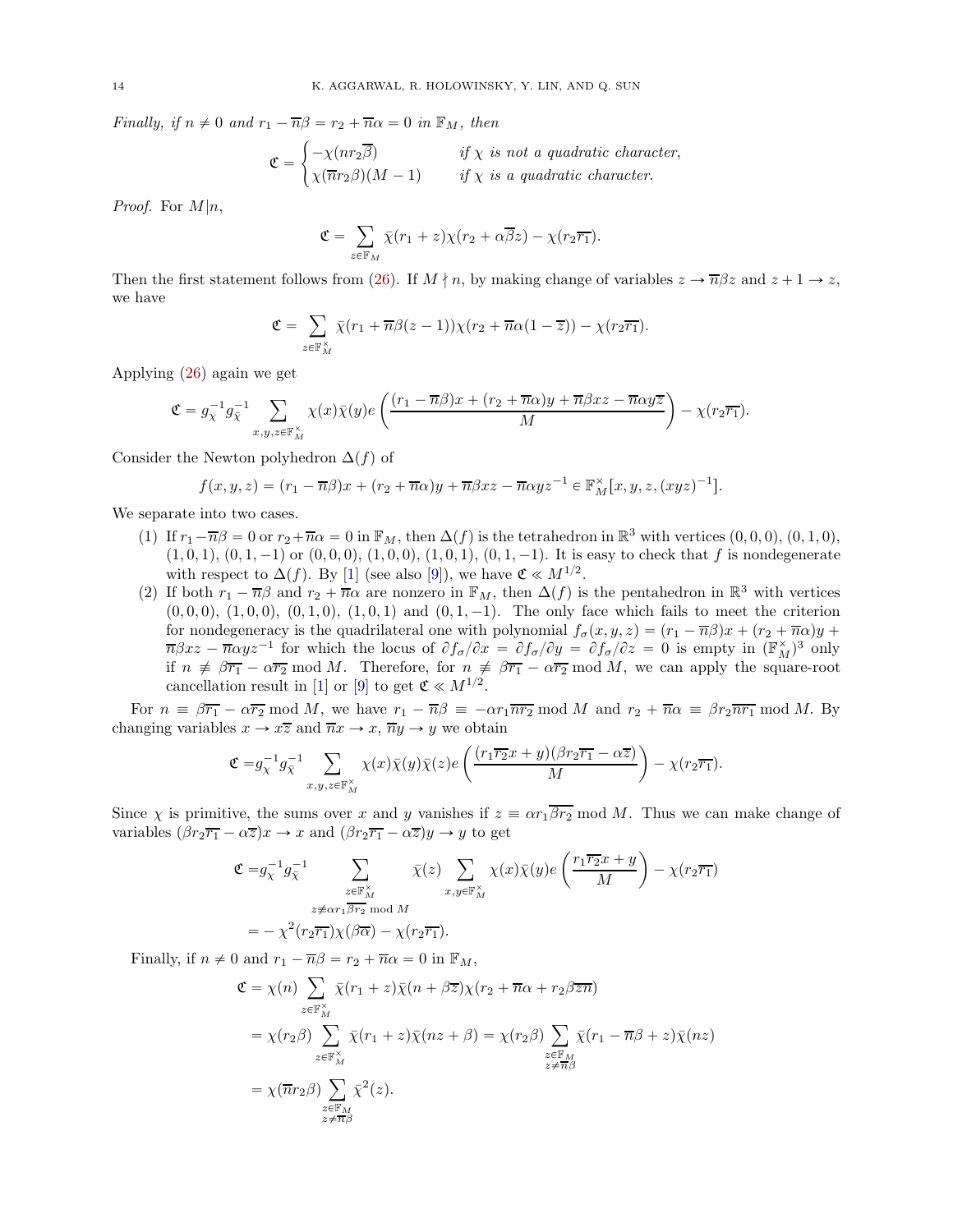If  $\chi$  is not a quadratic character, then by orthogonality of characters,  $\mathfrak{C} = -\chi(nr_2\overline{\beta})$ . If  $\chi$  is a quadratic character then  $\mathfrak{C} = \chi(\overline{n}r_2\beta)(M-1)$ character, then  $\mathfrak{C} = \chi(\overline{n}r_2\beta)(M - 1)$ .

<span id="page-14-0"></span>**Lemma A.3.** 
$$
\Sigma_{10} \ll (PML)^{\varepsilon} \frac{L^6 M^4}{P^4 N^2}
$$
 and  $\Delta_{10} \ll (PML)^{\varepsilon} \frac{L^3 M^2}{P^2 N}$ .

*Proof.* We recall  $|r_2| < R := N \epsilon P M/N$ . Suppose

<span id="page-14-3"></span>
$$
(27) \t\t P^2L \ll N^{1-\varepsilon}.
$$

Then the congruence  $r_2 \ell_1 p_2 \equiv r_1 \ell_2 p_1 \mod M$  implies that  $r_2 \ell_1 p_2 = r_1 \ell_2 p_1$ . Similarly,  $r'_2 \ell_1 p'_2 = r'_1 \ell_2 p'_1$ . Therefore fixing  $\ell_1, p_2, r_2$  fixes  $\ell_2, p_1, r_1$  up to factors of log M. If  $\ell_1 \neq \ell_2$ , then the equality  $r'_2 \ell_1 p'_2 = r'_1 \ell_2 p'_1$ implies  $\ell_2 | r'_2$ . That saves a factor of L in  $r'_2$  sum. Further, for fixed  $p'_2, r'_2$ , there are only  $\log M$  many  $p'_1, r'_1$ . In the case  $\ell_1 = \ell_2$ , the previous identities become  $r_2p_2 = r_1p_1$ . Therefore fixing  $r_2, p_2$  fixes  $r_1, p_1$  up to factors of log M.

Finally, the congruence conditions on  $r_1, r_2$  and n can be combined to write

$$
-\overline{r_1}\ell_1p_2 + \overline{r_2}\ell_2p_1 + n \equiv 0 \bmod p_1p_2M.
$$

From [\(22\)](#page-10-1), the n satisfies  $|n| \ll N^{1+\epsilon}L/M$ , which is smaller than the size of the modulus  $p_1p_2M$ . Therefore for fixed  $r_i, \ell_i, p_i$ , the n sum is at most singleton. Similarly, n' is at most a singleton. Therefore up to a factor of  $(PML)^{\varepsilon}$ ,

$$
\Sigma_{10} \ll L^5 L^2 \frac{1}{P^3} R \frac{1}{P^3} \frac{R}{L} M^2 \ll \frac{L^6 M^4}{P^4 N^2}
$$
, and  $\Delta_{10} \ll L^3 \frac{1}{P^3} RM \ll \frac{L^3 M^2}{P^2 N}$ .

<span id="page-14-1"></span>Lemma A.4.  $\Sigma_{11} \ll (PML)^{\varepsilon} \frac{L^8 M^4}{N^4 P^4}$  $\left(1 + \frac{P^2}{\mathcal{N}_0}\right)$  $\frac{P^2}{N_0}\right)^2$  and  $\Delta_{11} \ll (PML)^{\varepsilon} \frac{L^3 M^2}{N^2 P^2}$  $\left(1 + \frac{P^2}{\mathcal{N}_0}\right)$  $\frac{P^2}{\mathcal{N}_0}$ .

*Proof.* We let the variables of summation  $\ell_i, p_i, r_i, n$  to be the same as before. The expressions for  $\Delta_{11}$  and  $\Sigma_{11}$ are the same as  $\Delta_{10}$  and  $\Sigma_{10}$  with the condition  $r_2\ell_1p_2 \equiv r_1\ell_2p_1 \mod M$  replaced by  $r_2\ell_1p_2 \not\equiv r_1\ell_2p_1 \mod M$ . First let  $\ell_1 \neq \ell_2$ . If  $p_1 \neq p_2$ , then  $(n, p_1p_2) = 1$ ,  $r_1 \equiv \overline{nM} \ell_1 p_2 \mod p_1$  and  $r_2 \equiv -\overline{nM} \ell_2 p_1 \mod p_2$ . Since  $R \gg P$ , these congruence conditions therefore save a factor of  $O(P)$  in each r<sub>i</sub>-sum. Similarly we save a factor of  $O(P)$  in each r<sub>i</sub> sum. The congruence  $n \equiv 0 \mod M$  (resp  $n' \equiv 0 \mod M$ ) saves a factor of at most M in the n-sum (resp n'-sum). If  $p_1 = p_2 = p$ , then the congruence conditions imply  $p|n$ . We already have M|n. Recall from [\(22\)](#page-10-1) the n-sum satisfies  $|n| \ll N^{1+\epsilon}L/M$ , which is smaller than pM by our choice of P and L. Hence we have  $n = 0$ . The remaining congruence condition  $r_1 \ell_2 \equiv r_2 \ell_1$  mod p shows that fixing  $r_1, \ell_2, \ell_1$ saves a factor of  $O(P)$  in the r<sub>2</sub>-sum. The exact same savings follow for n' and r<sub>2</sub> sums. Also, the exact same analysis as done for  $p_i, r_i, n$ -sums follows for the case  $\ell_1 = \ell_2$ . Therefore up to a factor of  $(PML)^{\varepsilon}$ ,

$$
\Sigma_{11} \ll L^8 \left[ \frac{1}{P^2} \frac{R^2}{P^2} \left( 1 + \frac{P^2}{\mathcal{N}_0} \right) \right]^2 + L^8 \left[ \frac{1}{P^3} \frac{R^2}{P} \right]^2 \ll \frac{L^8 M^4}{N^4 P^4} \left( 1 + \frac{P^2}{\mathcal{N}_0} \right)^2,
$$
  

$$
\Delta_{11} \ll L^3 \left[ \frac{1}{P^2} \frac{R^2}{P^2} \left( 1 + \frac{P^2}{\mathcal{N}_0} \right) \right] + L^3 \left[ \frac{1}{P^3} \frac{R^2}{P} \right] \ll \frac{L^3 M^2}{N^2 P^2} \left( 1 + \frac{P^2}{\mathcal{N}_0} \right).
$$

<span id="page-14-2"></span>**Lemma A.5.**  $\Sigma_{20} \ll (PML)^{\epsilon} \frac{L^6 M^4}{P^4 N^2}$  and  $\Delta_{20} \ll (PML)^{\epsilon} \frac{L^3 M^2}{P^2 N}$ .

*Proof.* The congruence conditions on  $r_1, r_2$  and n can be combined to write

$$
-\ell_1 p_2 + n r_1 \equiv 0 \mod p_1 M \quad \text{and} \quad \ell_2 p_1 + n r_2 \equiv 0 \mod p_2 M.
$$

By [\(22\)](#page-10-1), we have  $|nR| \ll N^{\varepsilon}PL < PM^{1-\varepsilon}$ . The congruence conditions therefore give equalities

$$
nr_1 = \ell_1 p_2
$$
 and  $nr_2 = -\ell_2 p_1$ ,  
\n $n'r'_1 = \ell_1 p'_2$  and  $n'r'_2 = -\ell_2 p'_1$ .

Note that  $n = \ell_1 p_2/r_1 = -\ell_2 p_1/r_2$  implies  $\ell_1 p_2r_2 = -\ell_2 p_1r_1$ . Therefore fixing  $\ell_1, p_2, r_2$  fixes  $\ell_2, p_1, r_1$  up to factors of log M. Similarly,  $n' = \ell_1 p_2'/r_1' = -\ell_2 p_1'/r_2'$ , so that  $\ell_1 p_2' r_2' = -\ell_2 p_1' r_1'$ . If  $\ell_1 \neq \ell_2$ , then  $\ell_2 | r_2'$ . That saves a factor of L in  $r'_2$  sum. Moreover for fixed  $\ell_1, p'_2, r'_2$ , there are only  $\log M$  many  $p'_1, r'_1$ . Finally the identities  $nr_1 = \ell_1 p_2$  and  $n'r'_1 = \ell_1 p'_2$  fix n and n'.

 $\Box$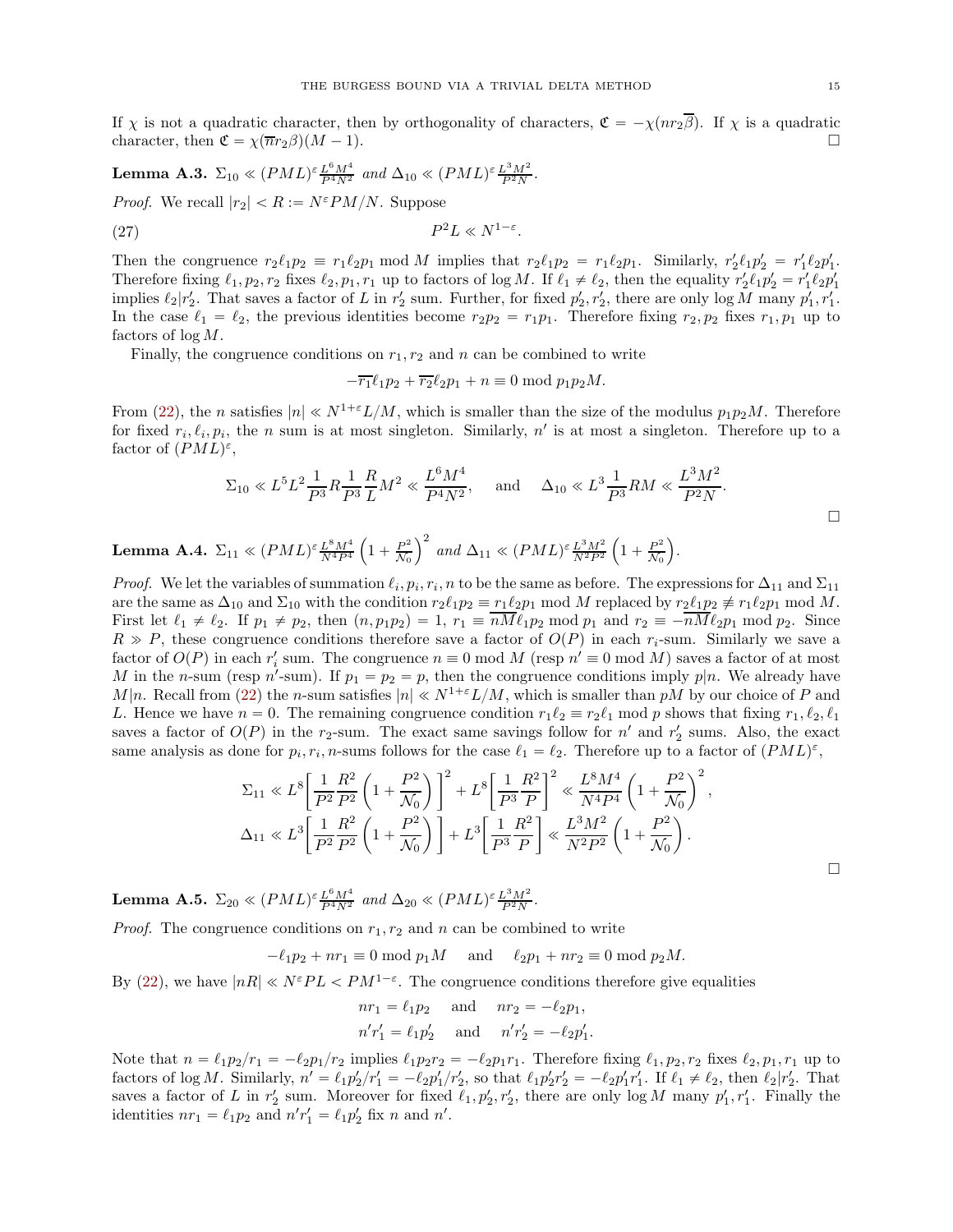In the case  $\ell_1 = \ell_2$ , the previous identities become  $r_2p_2 = -r_1p_1$ . Therefore fixing  $r_2, p_2$  fixes  $r_1, p_1$  up to factors of log M. Finally the identity  $nr_1 = \ell p_2$  fixes n. Therefore up to a factor of  $(PML)^{\varepsilon}$ ,

$$
\Sigma_{20} \ll L^5 L^2 \frac{1}{P^3} R \frac{1}{P^3} \frac{R}{L} M^2 \ll \frac{L^6 M^4}{P^4 N^2}
$$
, and  $\Delta_{20} \ll L^3 \frac{1}{P^3} RM \ll \frac{L^3 M^2}{P^2 N}$ .

<span id="page-15-17"></span>Lemma A.6.  $\Sigma_{21} \ll (PML)^{\varepsilon} \frac{L^8 M^5}{N^4 P^4}$  $\left(1+\frac{P^2M}{\mathcal{N}_0}\right)^2$  and  $\Delta_{21} \ll (PML)^{\varepsilon} \frac{L^3 M^{5/2}}{N^2 P^2}$  $\left(1+\frac{P^2M}{\mathcal{N}_0}\right).$ 

*Proof.* When  $p_1 \neq p_2$ , the congruence  $-\overline{r_1}\ell_1p_2 + \overline{r_2}\ell_2p_1 + n \equiv 0(p_1p_2)$  implies that  $(n, p_1p_2) = 1$ . Moreover, for fixed *n*,  $p_i$  and  $\ell_i$ ,  $i = 1, 2$ ,

 $r_1 \equiv \overline{n}\ell_1p_2 \mod p_1$  and  $r_2 \equiv -\overline{n}\ell_2p_1 \mod p_2$ .

These congruence conditions save a factor of P in each  $r_i$ -sum. In case  $p_1 = p_2 = p$ , the congruence condition shows p|n. Moreover,  $-\overline{r_1}\ell_1+\overline{r_2}\ell_2+n/p\equiv 0 \mod p$ . Therefore fixing  $r_1, \ell_1, \ell_2, n$  saves P in  $r_2$ -sum. Similarly we get saving of P for each of the  $n'$  and  $r'_2$  sums. Also, the exact same analysis as done for  $p_i, r_i, n$ -sums follows for the case  $\ell_1 = \ell_2$ . Therefore up to a factor of  $(PML)^{\varepsilon}$ ,

$$
\Sigma_{21} \ll L^8 \left[ \frac{1}{P^2} \frac{R^2}{P^2} \left( 1 + \frac{P^2 M}{\mathcal{N}_0} \right) M^{1/2} \right]^2 + L^8 \left[ \frac{1}{P^2} \frac{R^2}{P^2} \left( 1 + \frac{PM}{\mathcal{N}_0} \right) M^{1/2} \right]^2 \ll \frac{L^8 M^5}{N^4 P^4} \left( 1 + \frac{P^2 M}{\mathcal{N}_0} \right)^2,
$$
  

$$
\Delta_{21} \ll L^3 \left[ \frac{1}{P^2} \frac{R^2}{P^2} \left( 1 + \frac{P^2 M}{\mathcal{N}_0} \right) M^{1/2} \right] + L^3 \left[ \frac{1}{P^2} \frac{R^2}{P^2} \left( 1 + \frac{PM}{\mathcal{N}_0} \right) M^{1/2} \right] \ll \frac{L^3 M^{5/2}}{N^2 P^2} \left( 1 + \frac{P^2 M}{\mathcal{N}_0} \right).
$$

Acknowledgments. We are very grateful to Paul D. Nelson for many valuable comments. We are also very thankful to the referee for his or her very careful reading and detailed comments of the manuscript. K. A. and Y. L. thank their advisor R. H. for introducing them into the project and explaining the idea. Q. S. was partially supported by IRT16R43 and CSC.

### **REFERENCES**

- <span id="page-15-11"></span><span id="page-15-4"></span>1. A. Adolphson and S. Sperber, *Twisted exponential sums and Newton polyhedra*, J. Reine Angew. Math. 443 (1993), 151–177. MR 1241131
- <span id="page-15-3"></span>2. V. Blomer and G. Harcos, *Hybrid bounds for twisted* L*-functions*, J. Reine Angew. Math. 621 (2008), 53–79. MR 2431250
- 3. V. Blomer, G. Harcos, and Ph. Michel, *A Burgess-like subconvex bound for twisted* L*-functions*, Forum Math. 19 (2007), no. 1, 61–105, Appendix 2 by Z. Mao. MR 2296066
- <span id="page-15-2"></span><span id="page-15-0"></span>4. D. A. Burgess, *On character sums and* L*-series. II*, Proc. London Math. Soc. (3) 13 (1963), 524–536. MR 0148626
- 5. V. A. Bykovskiĭ, A trace formula for the scalar product of Hecke series and its applications, Zap. Nauchn. Sem. S.-Peterburg. Otdel. Mat. Inst. Steklov. (POMI) 226 (1996), no. Anal. Teor. Chisel i Teor. Funktsiĭ. 13, 14–36, 235–236. MR 1433344
- <span id="page-15-12"></span>6. J. B. Conrey and H. Iwaniec, *The cubic moment of central values of automorphic* L*-functions*, Ann. of Math. (2) 151 (2000), no. 3, 1175–1216. MR 1779567
- <span id="page-15-5"></span><span id="page-15-1"></span>7. W. Duke, J. Friedlander, and H. Iwaniec, *Bounds for automorphic* L*-functions*, Invent. Math. 112 (1993), no. 1, 1–8. MR 1207474
- 8. E. Fouvry, E. Kowalski, and Ph. Michel, *Algebraic twists of modular forms and Hecke orbits*, Geom. Funct. Anal. **25** (2015), no. 2, 580–657. MR 3334236
- <span id="page-15-18"></span><span id="page-15-9"></span>9. L. Fu, *Weights of twisted exponential sums*, Math. Z. 262 (2009), no. 2, 449–472. MR 2504886
- 10. R. Holowinsky and P. D. Nelson, *Subconvex bounds on* GL<sup>3</sup> *via degeneration to frequency zero*, Math. Ann. 372 (2018), no. 1-2, 299–319. MR 3856814
- <span id="page-15-13"></span>11. E. Kowalski, Ph. Michel, and J. VanderKam, *Rankin-Selberg* L*-functions in the level aspect*, Duke Math. J. 114 (2002), no. 1, 123–191. MR 1915038
- <span id="page-15-16"></span><span id="page-15-10"></span>12. Y. Lin, *Bounds for twists of* GL(3) *L-functions*, arXiv:1802.05111 (2018).
- <span id="page-15-15"></span>13. Y. Lin, Ph. Michel, and W. Sawin, *Algebraic twists of* GL3 ˆ GL2 L*-functions*, arXiv:1912.09473 (2019).
- 14. J. Liu, Y. Wang, and Y. Ye, *A proof of Selberg's orthogonality for automorphic* L*-functions*, Manuscripta Math. 118 (2005), no. 2, 135–149. MR 2177681
- <span id="page-15-14"></span>15. G. Molteni, *Upper and lower bounds at*  $s = 1$  *for certain Dirichlet series with Euler product*, Duke Math. J. 111 (2002), no. 1, 133–158. MR 1876443
- <span id="page-15-7"></span>16. R. Munshi, *The circle method and bounds for L-functions—IV: Subconvexity for twists of* GL(3) L-functions, Ann. of Math. (2) 182 (2015), no. 2, 617–672. MR 3418527
- <span id="page-15-8"></span><span id="page-15-6"></span>17. \_\_\_\_\_\_, *Twists of* GL(3) *L*-functions, arXiv:1604.08000 (2016).
- 18. , *A note on Burgess bound*, Geometry, algebra, number theory, and their information technology applications, Springer Proc. Math. Stat., vol. 251, Springer, Cham, 2018, pp. 273–289. MR 3880392